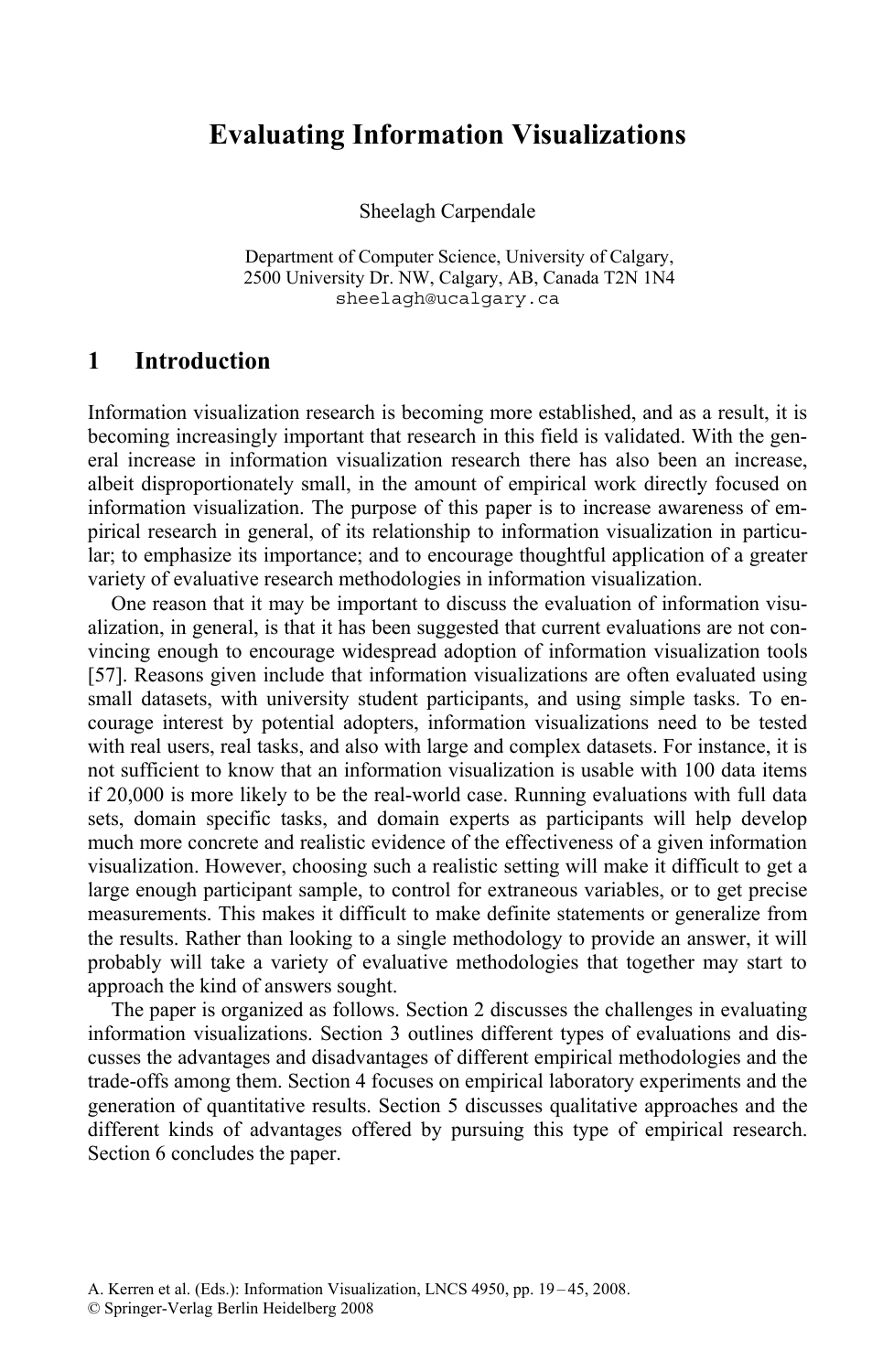## **2 Challenges in Evaluating Information Visualizations**

Much has already been written about the challenges facing empirical research in information visualization [2, 12, 53, 57]. Many of these challenges are common to all empirical research. For example, in all empirical research it is difficult to pick the right focus and to ask the right questions. Given interesting questions, it is difficult to choose the right methodology and to be sufficiently rigorous in procedure and data collection. Given all of the above, appropriate data analysis is still difficult and perhaps most difficult of all is relating a new set of results to previous research and to existing theory. However, information visualization research is not alone in these difficulties; the many other research fields that also face these challenges can offer a wealth of pertinent experience and advice.

In particular, empirical research in information visualization relates to human computer interaction (HCI) empirical research, perceptual psychology empirical research, and cognitive reasoning empirical research. The relationship to empirical research in HCI is evident in that many of the tasks of interest are interface interaction tasks, such as zooming, filtering, and accessing data details [66]. The aspects of these interactive tasks that provide access to the visual representation and its underlying dataset often relate to the usability of a system. Other challenges that are shared with HCI empirical research include the difficulty of obtaining an appropriate sample of participants. If the visualization is intended for domain experts it can be hard to obtain their time. Also, when evaluating complex visualization software, it may not be clear whether the results are due to a particular underlying technique or the overall system solution. If an existing piece of software is to be used as a benchmark against which to compare an interactive visualization technique, it is likely that participants may be much more familiar with the existing software and that this may skew the results. This problem becomes more extreme the more novel a given visualization technique is. Research prototypes are not normally as smooth to operate as well established software, creating further possibilities for affecting study results and leading to controversy about testing research prototypes against the best competitive solution. Greenberg and Buxton [27] discuss this problem in terms of interaction sketches, encouraging caution when thinking about conducting usability testing on new ideas and new interface sketches in order to avoid interfering with the development of new ideas. In addition, research software does not often reach a stage in which it can support a full set of possible tasks or be fully deployable in real-world scenarios [57].

In addition to usability questions, perceptual and comprehensibility questions such as those considered in perceptual psychology are important in assessing the appropriateness of a representational encoding and the readability of visuals [30, 79]. Also, in information visualization, there are a great variety of cognitive reasoning tasks that vary with data type and character, from low-level detailed tasks to complex high-level tasks. Some of these tasks are not clearly defined, particularly those that hold some aspect of gaining new insight into the data, and may be more challenging to test empirically. Examples of low-level detailed tasks include such tasks as compare, contrast, associate, distinguish, rank, cluster, correlate, or categorize [57]; higher-level and more complex cognitive tasks include developing an understanding of data trends, uncertainties, causal relationships, predicting the future, or learning a domain [1]. Many important tasks can require weeks or months to complete. The success of information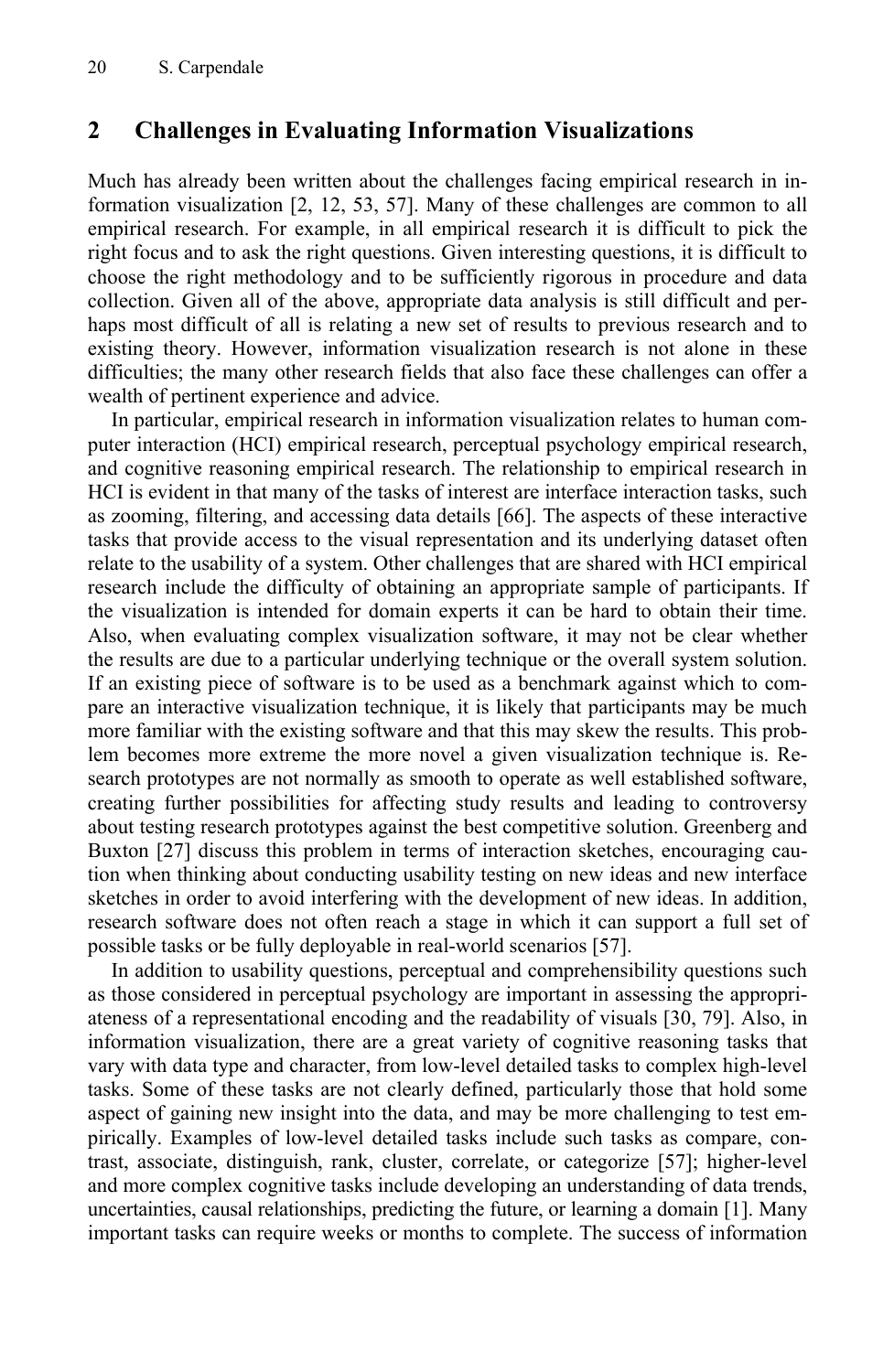visualization is often an interplay between an expert's meta-knowledge and knowledge of other sources as well as information from the visualization in use.

While all of the above are important, a question that lies at the heart of the success of a given information visualization is whether it sheds light on or promotes insight into the data [55, 63]. Often, the information processing and analysis tasks are complex and ill-defined, such as discovering the unexpected, and are often long term or on-going. What exactly insight is probably varies from person to person and instance to instance; thus it is hard to define, and consequently hard to measure. Plaisant [57] describes this challenge as "answering questions you didn't know you had." While it is possible to ask participants what they have learned about a dataset after use of an information visualization tool, it strongly depends on the participants' motivation, their previous knowledge about the domain, and their interest in the dataset [55, 63]. Development of insight is difficult to measure because in a realistic work setting it is not always possible to trace whether a successful discovery was made through the use of an information visualization since many factors might have played a role in the discovery. Insight is also temporally elusive in that insight triggered by a given visualization may occur hours, days, or even weeks after the actual interaction with the visualization. In addition, these information processing tasks frequently involve teamwork and include social factors, political considerations and external pressures such as in emergency response scenarios. However, there are other fields of research that are also grappling with doing empirical research in complex situations. In particular, ecologists are faced with conducting research towards increasing our understanding of complex adaptive systems. Considering the defining factors of complex adaptive systems may help to shed some light on the difficulties facing empirical research in information visualization. These factors include non-linearity, holoarchy and internal causality [37, 49]. When a system is non-linear, the system behaviour comes only from the whole system. That is, the system can not be understood by decomposing it into its component parts which are then reunited in some definitive way. When a system is holoarchical it is composed of holons which are both a whole and a part. That is, the system is mutually inter-nested. While it is not yet common to discuss information analysis processes in terms of mutual nesting, in practice many information analysis processes are mutually nested. For instance, consider the processes of search and verification: when in the midst of searching, one may well stop to verify a find; and during verification of a set of results, one may well need to revert to search again. Internal causality indicates that the system is self-organizing and can be characterized by goals, positive and negative feedback, emergent properties and surprise. Considering that it is likely that a team of information workers using a suite of visualization and other software tools is some type of complex adaptive system suggests that more holistic approaches to evaluation may be needed.

Already from this brief overview, one can see that useful research advice on the evaluation of information visualization can be gathered from perceptual psychology, cognitive reasoning research, as well as human computer interaction research. Many, but not enough, information visualization researchers are already actively engaged in this pursuit. The purpose of this paper is to applaud them, to encourage more such research, and to suggest that the research community to be more welcoming of a greater variety of these types of research results.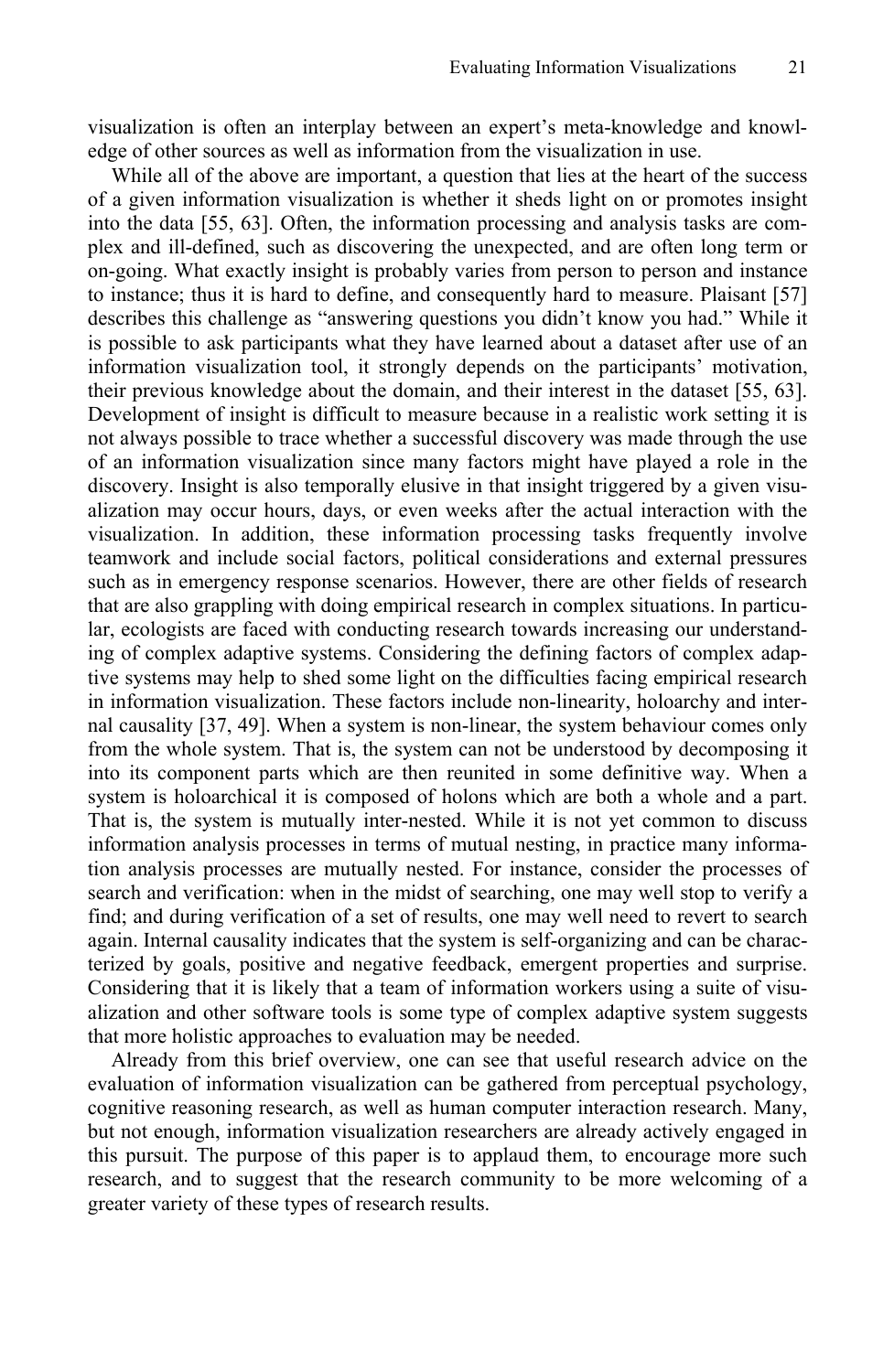## **3 Choosing an Evaluation Approach**

A recent call for papers from the information visualization workshop, Beyond Time and Errors (BELIV06) held at Advanced Visual Interfaces 2006, stated that "*Controlled experiments remain the workhorse of evaluation but there is a growing sense that information visualization systems need new methods of evaluation, from longitudinal field studies, insight based evaluation and other metrics adapted to the perceptual aspects of visualization as well as the exploratory nature of discovery*" [7]. The purpose of this section is to encourage people to consider more broadly what might be the most appropriate research methods for their purposes. To further this purpose a variety of types of empirical research that can be usefully conducted are briefly outlined and these differing types are discussed in terms of their strengths and weaknesses. This discussion draws heavily from McGrath's paper Methodology Matters [50] that was initially written for social scientists. However, while social scientists work towards understanding humans as individuals, groups, societies and cultures, in information visualization – similarly to HCI – we are looking to learn about how information visualizations do or do not support people in their information tasks and/or how people conduct their information related tasks so that visualization can be better designed to support them. To gain this understanding we sometimes study people using information visualization software and sometimes it may be important to study people independently of that software, to better understand the processes we are trying to support.

There are some commonalities to all studies. They all must start with some question or questions that will benefit from further study. Also, they all must relate their research questions to the realm of existing ideas, theories and findings. These ideas, theories, and concepts are needed to relate the new study to existing research. For example, the results from a new study might be in contrast to existing ideas, in agreement with existing ideas, or offer an extension of or variation to existing ideas. A study must also have a method. This is what this section is about – possible types of empirical methodologies.

All methods offer both advantages and disadvantages. One important part of empirical research is choosing the most appropriate research methods for your content, your ideas, and your situation. The fact that methods both provide and limit evidence suggests that making use of a wide variety of methodologies will, in time, strengthen our understandings. Thus, both conducting a greater variety of studies and encouraging this by publishing research that employs a greater variety of methodologies will help to develop a better understanding of the value of information visualization and its potential in our communities.

When conducting a study there are three particularly desirable factors: generalizability, precision, and realism [50]. Ideally, one would like all of these factors in one's results. However, existing methodologies do not support the actualization of all three simultaneously. Each methodology favours one or two of these factors, often at the expense of the others; therefore the choice of a methodology for a particular goal is important. To define these terms (as used in McGrath [50]):

• **Generalizability**: a result is generalizable to the extent to which it can apply to other people (than those directly in the study) and perhaps even extend to other situations.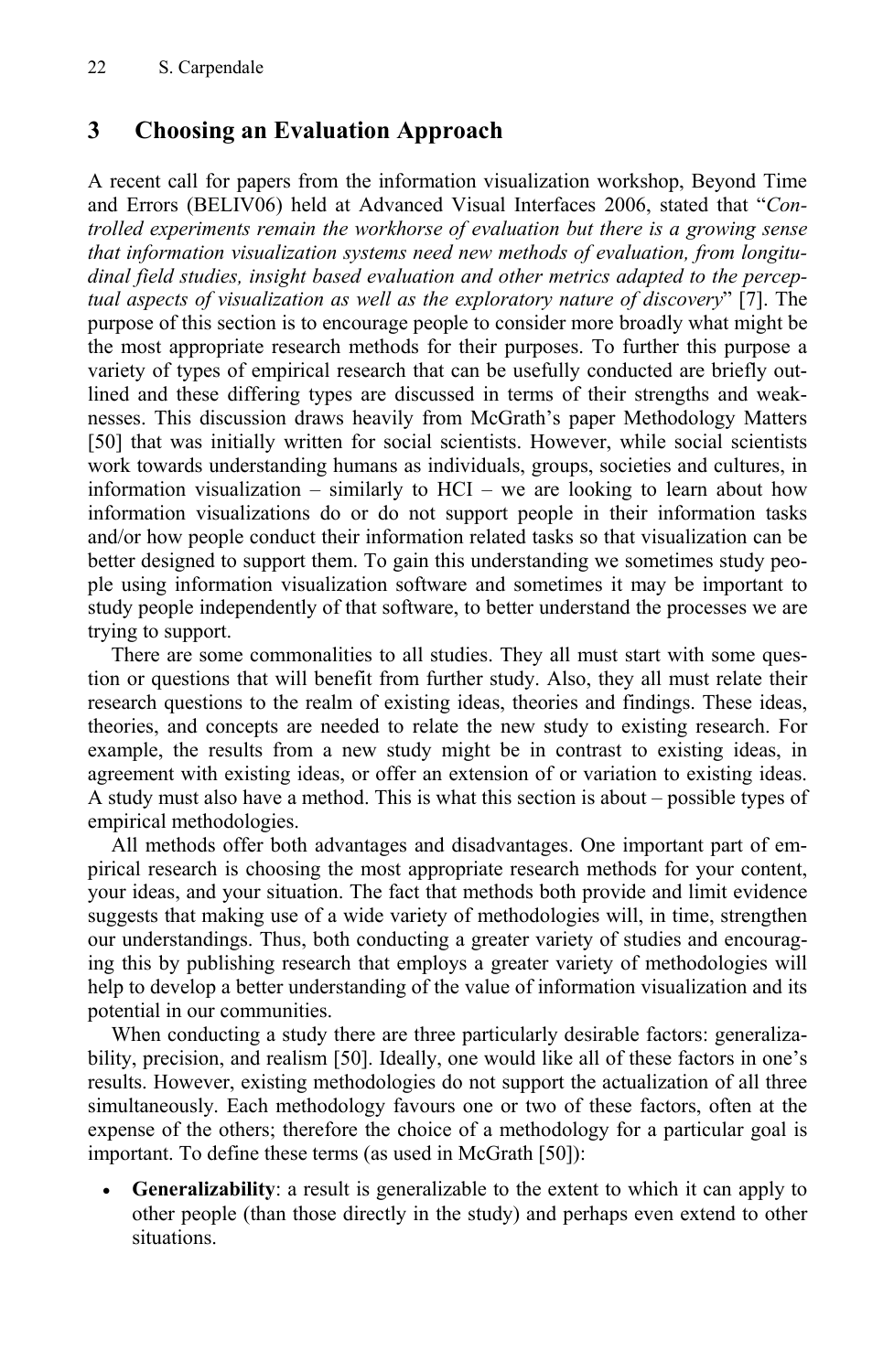- **Precision:** a result is precise to the degree to which one can be definite about the measurements that were taken and about the control of the factors that were not intended to be studied.
- **Realism:** a result is considered realistic to the extent to which the context in which it was studied is like the context in which it will be used.

Figure 1 (adapted and simplified from McGrath [50]) shows the span of common methodologies currently in practice in the social sciences. They are positioned around the circle according to the labels: most precision, most generalizability and most realism. The closer a methodology is placed to a particular label, the more that label applies to that methodology. Next, these methodologies are briefly described. For fuller descriptions see McGrath 1995.



**Fig. 1.** Types of methodologies organized to show relationships to precision, generalizability and realism. (adapted, simplified from McGrath 1995)

**Field Study:** A field study is typically conducted in the actual situation, and the observer tries as much as possible to be unobtrusive. That is, the ideal is that the presence of the observer does not affect what is being observed. While one can put considerable effort into minimizing the impact of the presence of an observer, this is not completely possible [50]. Examples of this type of research include ethnographic work in cultural anthropology, field studies in sociology, and case studies in industry. In this type of study the realism is high but the results are not particularly precise and likely not particularly generalizable. These studies typically generate a focused but rich description of the situation being studied.

**Field Experiment**: A field experiment is usually also conducted in a realistic setting; however, an experimenter trades some degree of unobtrusiveness in order to obtain more precision in observations. For instance, the experimenter may ask the participants to perform a specific task while the experimenter is present. While realism is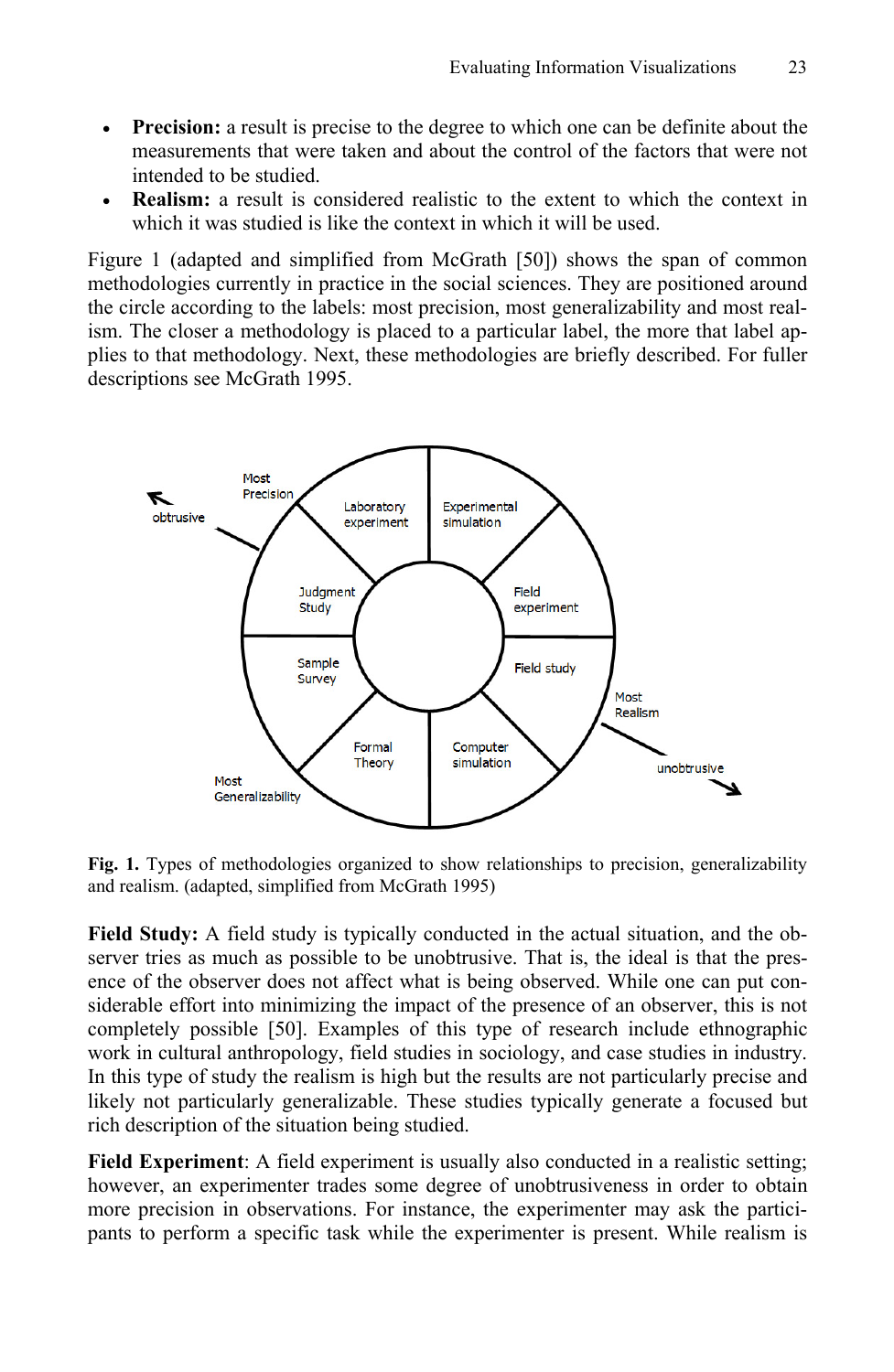still high, it has been reduced slightly by experimental manipulation. However, the necessity of long observations may be shortened and results may be more readily interpretable and specific questions are more likely to be answered.

**Laboratory Experiment:** In a laboratory experiment the experimenters fully design the study. They establish what the setting will be, how the study will be conducted, what tasks the participants will do, and thus plan the whole study procedure. Then the experimenter gets people to participate as fully as possible following the rules of the procedure within the set situation. Carefully done, this can provide for considerable precision. In addition, non-realistic behaviour that provides the experimenter more information can be requested such as a 'think aloud' protocol [43]. Behaviour can be measured, partly because it is reasonably well known when and where the behaviour of interest may happen. However, realism is largely lost and the degree to which the experimenter introduces aspects of realism will likely reduce the possible precision.

**Experimental Simulation:** With an experimental simulation the experimenter tries to keep as much of the precision as possible while introducing some realism via simulation. There are examples where this approach is essential such as studying driving while using a cell phone or under some substance's influence by using a driving simulator. Use of simulation can avoid risky or un-ethical situations. Similarly although less dramatically, non-existent computer programs can be studied using the 'Wizard of Oz' approach in which a hidden experimenter simulates a computer program. This type of study can provide us with considerable information while reducing the dangers and costs of a more realistic experiment.

**Judgment Study:** In a judgment study the purpose is to gather a person's response to a set of stimuli in a situation where the setting is made irrelevant. Much attention is paid to creating 'neutral conditions'. Ideally, the environment would not affect the result. Perceptual studies often use this approach. Examples of this type of research include the series of studies that examine what types of surface textures best support the perception of 3D shape (e.g. [34, 38]), and the earlier related work about the perception of shape from shading [39]. However, in assessing information visualizations this idea of setting a study in neutral conditions must be considered carefully, as witnessed by Reilly and Inkpen's [62] study which showed that the necessity for an interactive technique developed to support a person's mental model during transition from viewing one map to another (subway map to surface map) was dependent on the distractions in the setting. This transition technique relates to ideas of morphing and distortion in that aspects of the map remain visible while shifting. These studies in a more neutral experiment setting showed little benefit, while the same tasks in a noisy, distracting setting showed considerable benefit.

**Sample Survey:** In a sample survey the experimenter is interested in discovering relationships between a set of variables in a given population. Examples of these types of questions include: of those people who discover web information visualization tools how many return frequently and are their activities social or work related? Of those people who have information visualization software available at work what is the frequency of use? Considering the increased examples of information visualization results and software on the web, is the general population's awareness of and/or use of information visualization increasing? In these types of studies proper sampling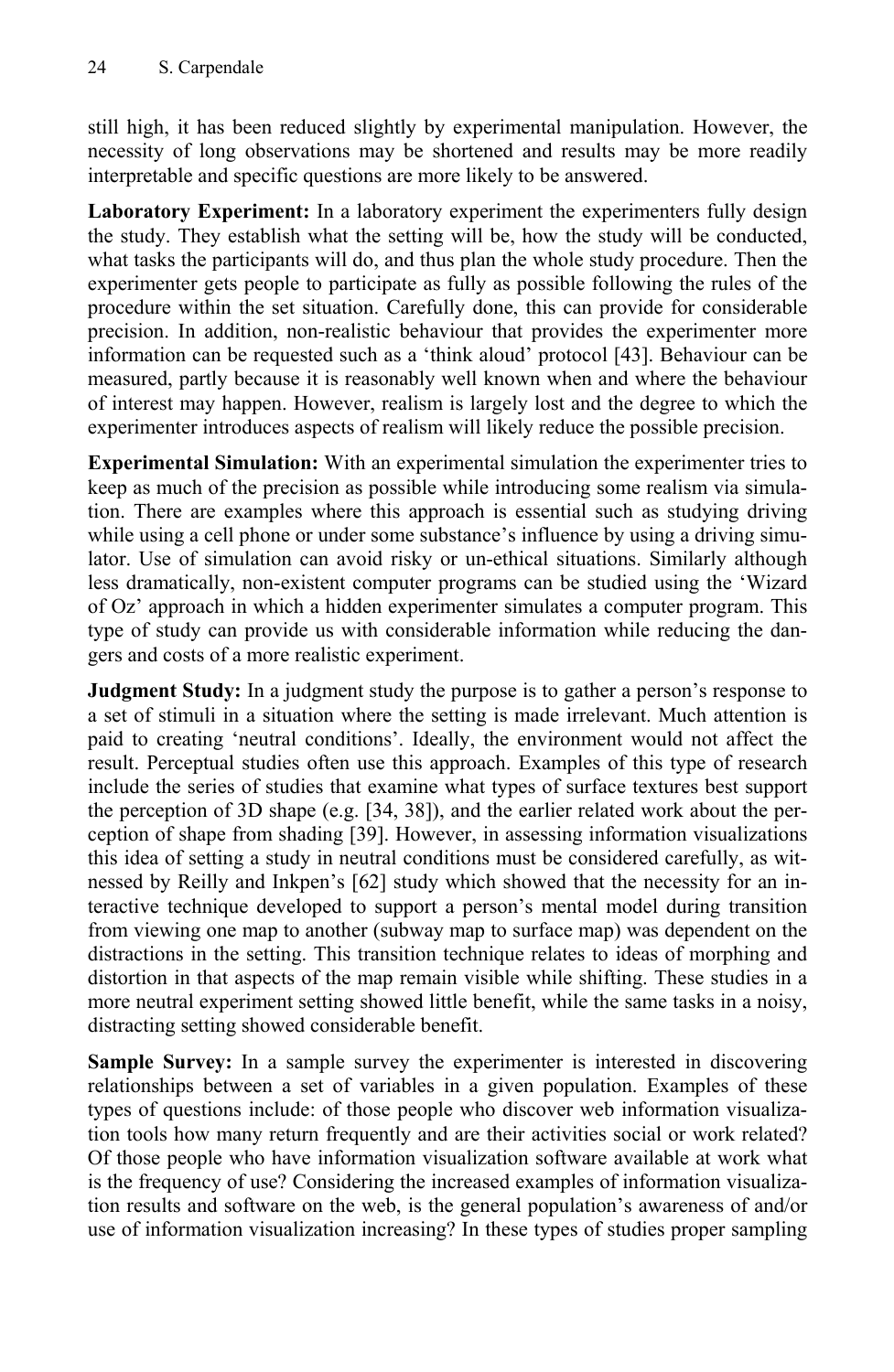of the population can lead to considerable generalizability. However, while choosing the population carefully is extremely important, often it is difficult to control. For example in a web-based survey, all returned answers are from those types of people who are willing to take the time, fill out the questionnaire, etc. This is a type of bias and thus reduces generalizability. Also, responses are hard to calibrate. For instance, a particular paper reviewer may never give high scores and the meta-reviewer may know this and calibrate accordingly or may not know this. Despite these difficulties, much useful information can be gathered this way. We as a community must simply be aware of the caveats involved.

**Formal Theory:** Formal theory is not a separate experimental methodology but an important aspect of all empirical research that can easily be overlooked. As such, it does not involve the gathering of new empirical evidence and as a result is low in both precision and realism. Here, existing empirical evidence is examined to consider the theoretical implications. For example, the results of several studies can be considered as a whole to provide a higher-level or meta-understanding or the results can be considered in light of existing theories to extend, adjust or refute them. Currently this type of research is particularly difficult to publish in that there are no new information visualizations and no new empirical results. Instead, the contribution moves towards the development of theories about the use of and practicality of information visualizations.

**Computer Simulation:** It is also possible to develop a computer simulation that has been designed as logically complete. This method is used in battle simulation, research and rescue simulation, etc. This type of strategy can be used to assess some visualizations. For instance, a visualization of landscape vegetation that includes models of plant growth and models of fire starts and spread can be set to simulate passage of several hundred years. If the resulting vegetation patterns are comparable to existing satellite imagery this provides considerable support for the usefulness of models [22]. Since this type of research strategy does not involve participants, discussion of generalizability over populations is not applicable. Also, since the models are by definition incomplete, notions of precision in measurement are often replaced with stochastic results. On the other hand it does provide a method of validation and offers a parallel with which we can study realistic situations, such as explosions, turbulence in wind tunnels, etc.

### **4 Focus on Quantitative Evaluation**

Quantitative evaluations, most well known as laboratory experiments or studies, are those methodologies in which precision is relatively high and in which some declaration can be made about the possible generalization to a larger population. These declarations can include information about the characterization of this larger population and how likely it is that the generalization will hold. These types of experiments or studies are part of the traditional empirical scientific experimental approach and have evolved and been refined through the centuries of scientific research. Science does and has depended on these methods. Slowly, through careful and rigorous application of the experimental process, knowledge has been built up, usually one piece at a time.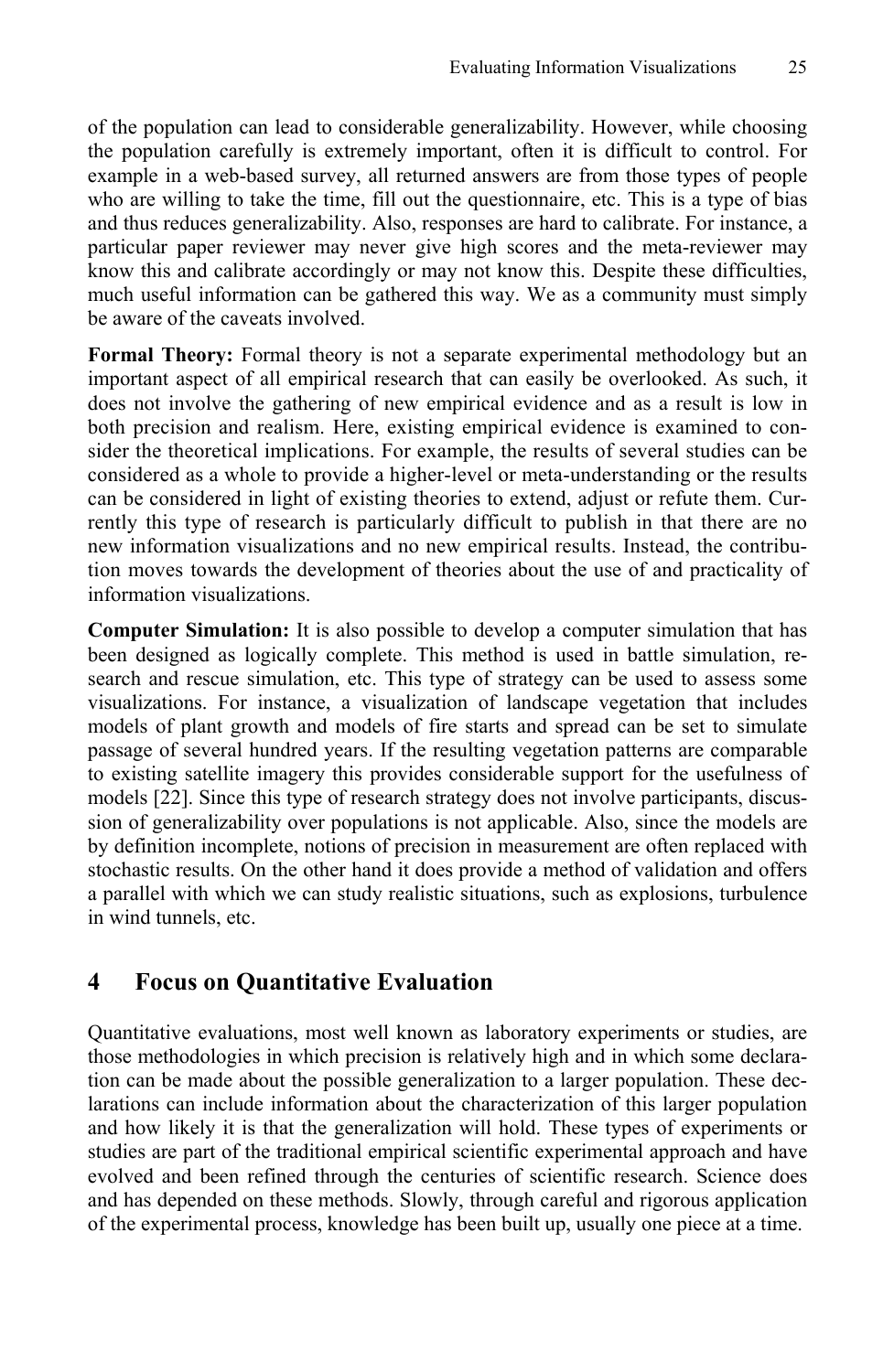The experiments or studies involve a rigorous process of hypothesis development, identification and control of the independent variables, observation and measurement of the dependent variables, and application of statistics which enable the declaration of the confidence with which the results can be taken. In these formal studies or controlled evaluations, the experimenter controls the environment or setting, manipulates chosen factor(s) or variable(s) – the independent variable(s) - in order to be able to measure and observe the affect this manipulation has on one or more other factors – the dependent variable(s). Ideally no other factors change during the experiment. Once the changes to the dependent variables have been measured, statistical methods can be applied to understand the relative importance of the results. Done with sufficient thoroughness, this process can arrive at facts about which we can be relatively certain. The application of this scientific process will to try to reduce the overall complexity by fine tuning particular questions or hypotheses, using these hypotheses to allow one to cull some of the complexity by trying to eliminate as many of the extraneous variables as possible. Traditionally experiments of this type are used to shed light on cause and effect relationships; that is, to discover whether changes in some factor result in changes to another factor.

This idea that we can observe simpler, more manageable subsets of the full complex process is appealing, and it is clear from centuries of experiments that much can be learnt in this manner.

#### **4.1 Quantitative Methodology**

Since quantitative empirical evaluations have evolved over the centuries the methodology has become relatively established (Figure 2). This brief overview is included for completeness; the interested reader should refer to the many good books on this subject [15, 17, 33]. This methodology includes:

- **Hypothesis Development:** Much of the success of a study depends on asking an interesting and relevant question. This question should ideally be of interest to the broader research community, and hopefully answering it will lead to a deeper or new understanding of open research questions. Commonly the importance of the study findings results from a well thought through hypothesis, and formulating this question precisely will help the development of the study.
- **Identification of the Independent Variables:** The independent variables are the factors to be studied which may (or may not) affect the hypothesis. Ideally the number of independent variables is kept low to provide more clarity and precision in the results.
- **Control of the Independent Variables:** In designing the experiment the experimenter decides the manner in which the independent variables will be changed.
- **Elimination of Complexity:** In order to be clear that it is actually the change in the independent variable that caused the study's result, it is often the case that other factors in the environment need to be controlled.
- **Measurement of the Dependent Variables:** Observations and measurements are focused on the dependent variables as they change or do not change in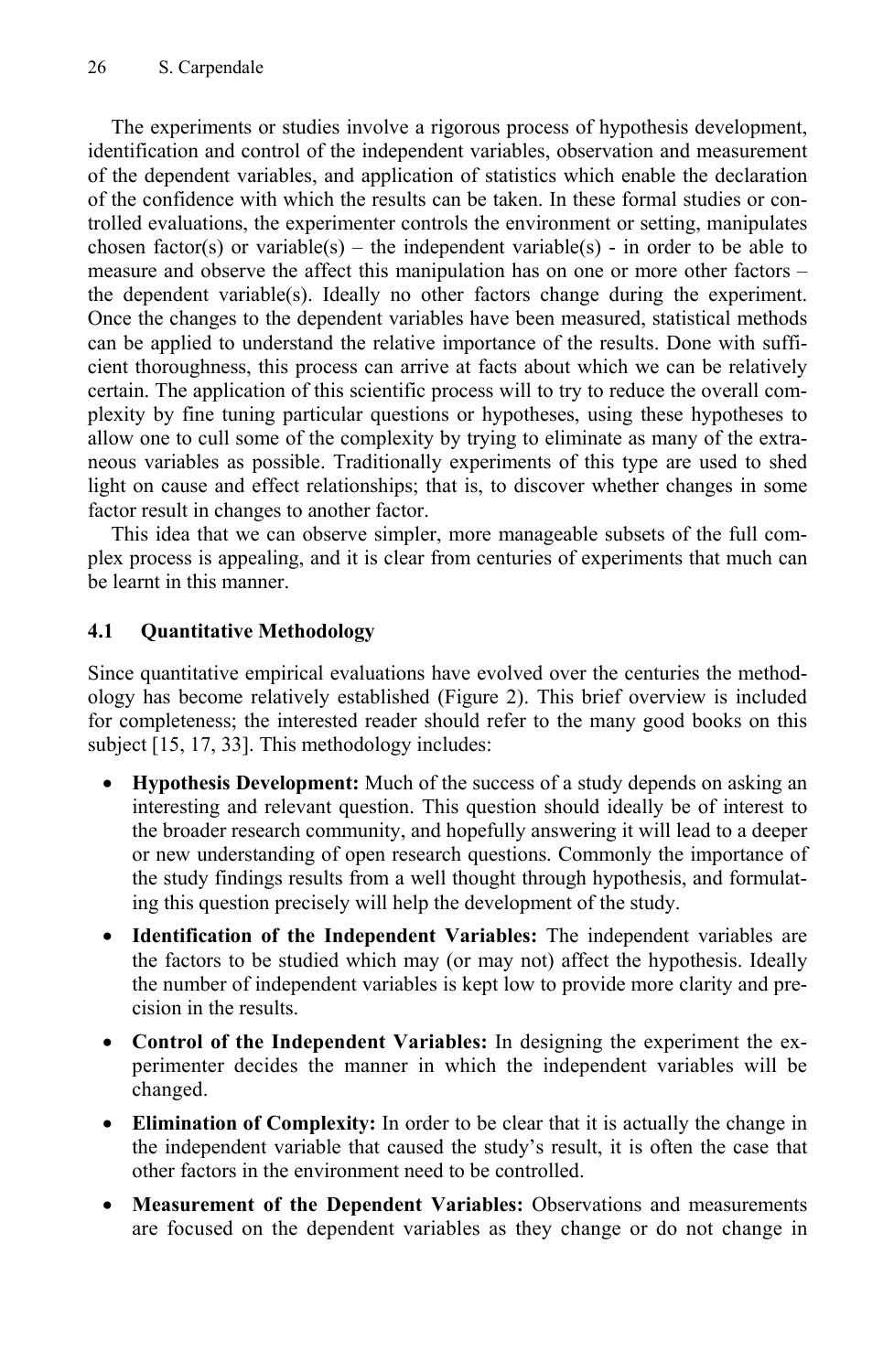

**Fig. 2.** A simple schematic of the traditional experimental process.

response to the manipulation of the independent variable. The aspects to be measured are often called metrics. Common metrics include: speed, accuracy, error rate, satisfaction, etc.

• **Application of Statistics:** The results collected can then be analysed through the application of appropriate statistics. It is important to remember that statistics tell us how sure we can be that these results could (or could not) have happened by chance. This gives a result with a relative degree of certainty. There are many good references such as Huck [33].

These steps sound deceptively simple but doing them well requires careful and rigorous work. For instance, it is important that the study participants are valued, that they are not over-stressed, and that they are given appropriate breaks, etc. Also, exactly what they are being asked to do must be clear and consistent across all participants in your study. Since small inconsistencies such as changes in the order of the instructions can affect the results, the common recommendation is that one scripts the explanations. Perhaps most importantly, to eliminate surprises and work out the details, it is best to pilot – run through the experiment in full – repeatedly.

### **4.2 Quantitative Challenges**

Even though these types of experiments have been long and effectively used across all branches of science, there remain many challenges to conducting a useful study. We mention different types of commonly-discussed errors and validity concerns and relate these to the McGrath's discussion as outlined in Section 3. In this discussion we will use a simple, abstract example of an experiment that looks at the effect of two visualization techniques, VisA and VisB, on performance in search. There are several widely discussed issues that can interfere with the validity of a study.

**Conclusion Validity: Is there a relationship?** This concept asks whether within the study there is a relationship between the independent and the dependent variables. Important factors in conclusion validity are finding a relationship when one does not exist (type I error) and not finding a relationship when one does exist (type II error).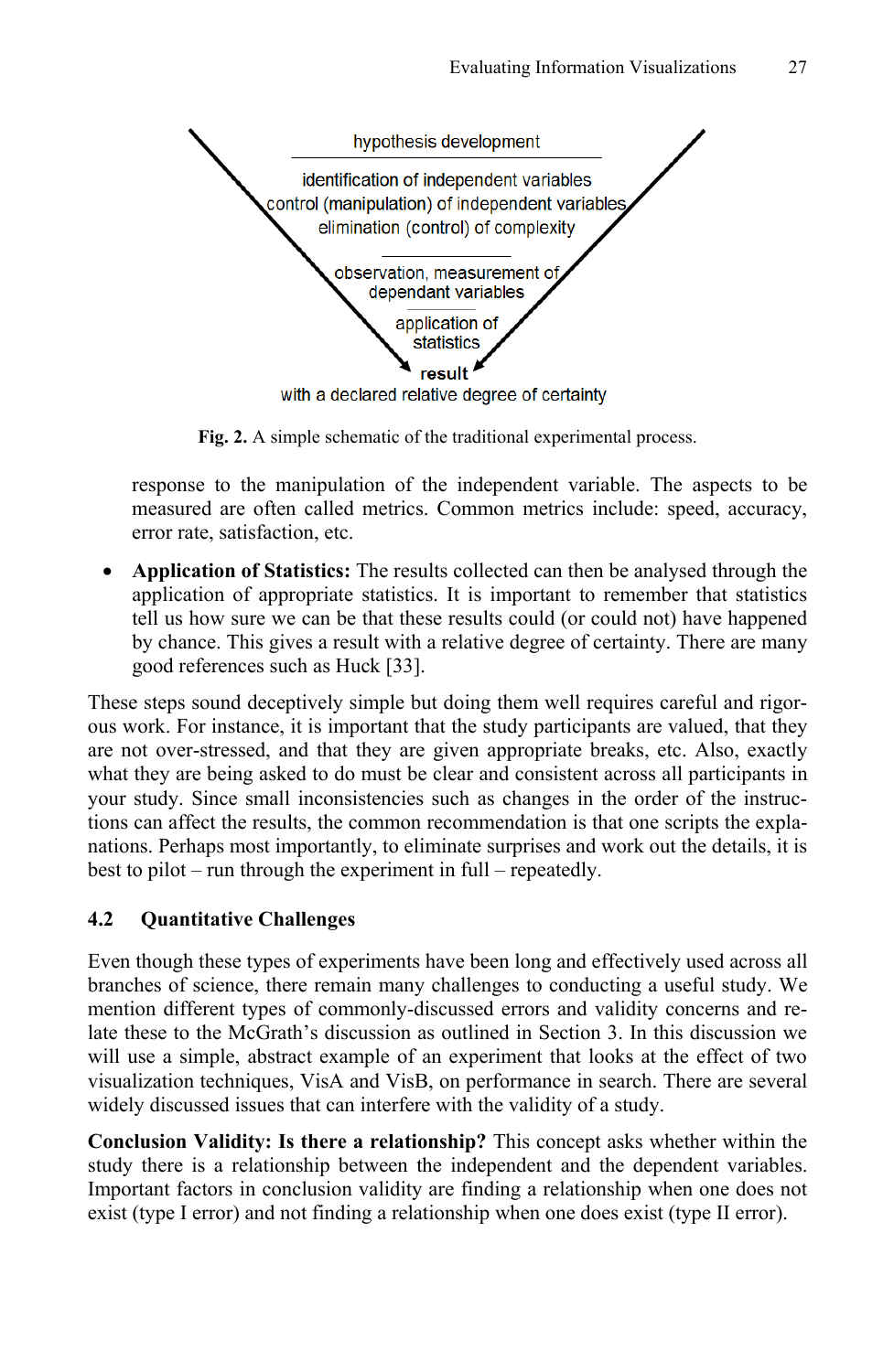|                          |                       | Reality     |              |
|--------------------------|-----------------------|-------------|--------------|
|                          |                       | $H_0$       | $H_0$        |
|                          |                       | <b>TRUE</b> | <b>FALSE</b> |
| Experimental<br>decision | $H_0$<br><b>TRUE</b>  | ok          | Type II      |
|                          | $H_0$<br><b>FALSE</b> | Type I      | ok           |

**Table 1.** Type I and Type II Errors

**Type I and Type II Errors:** If one is interested in which visualization technique VisA or VisB helps people conduct a particular task faster one might formulate a null hypothesis (H0 ) – *there is no difference in speed of search between VisA and VisB*. The possible type I, false negative, and type II, false positive, errors are specified in Table 1. The columns represent whether the null hypothesis is true or false in reality and the rows show the decision made based on the results of the experiment. Ideally the results of the experiment reflect reality and that if the hypothesis is false (or true) in reality it will show as false (or true) in the experiment. However, it is possible that the hypothesis is true in reality – VisA does support faster search than VisB – but that this fails to be revealed by the experiment. This is a type II error. A type I error occurs if the null hypothesis is true in reality (there is no difference) and one concludes that there *is* a difference. Type I errors are considered more serious. That is, it is considered worse to claim that VisA improves search when it does not, than to say there was no measurable difference.

**Internal Validity: Is the relationship causal?** This concept is important when an experiment is intended to reveal something about causal relationships. Thus, internal validity will be important in our simple example because the study is looking at what effect VisA and VisB have on search. The key issue here is whether the results of one's study can properly be attributed to what happened within the experiment. That is, that no other factors influenced or contributed to the results seen in the study. Another way of asking this question is: are there possible alternate causes for the results seen in the study?

**Construct Validity: Can we generalize to the constructs (ideas) the study is based on?** This concept considers whether the experiment has been designed and run in a manner that answers the intended questions. This is an issue about whether the right factors are being measured or whether the factors the experimenter intends to measure are actually those being measured. For instance, does the experiment measure the difference due to the techniques VisA and VisB or the difference in participant's familiarity with VisA and VisB. For instance, if the construct is that a person will have higher satisfaction when using VisB, does measuring error rates and completion times provide answers for this construct? An important part of this concept of construct validity is **measurement validity**. Measurement validity is concerned with questions such as is one measuring what one intends to measure and is the method of measurement reliable and consistent. That is, will the same measurement process provide the same results when repeated?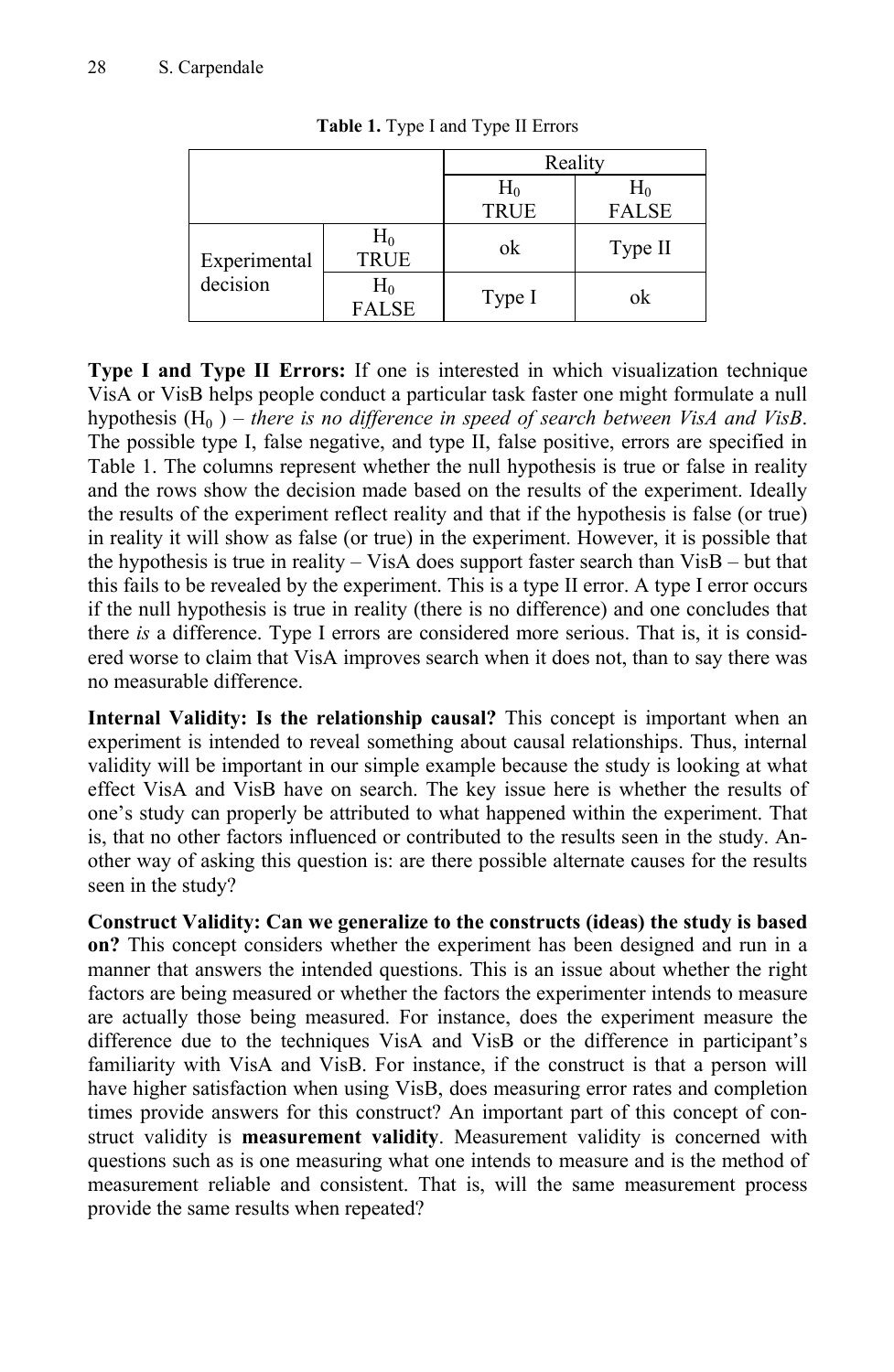**External Validity: Can we generalize the study results to other people/places/ times?** External validity is concerned with the extent to which the result of a study can be generalized. If a study has good internal and construct validity the results apply to the setting, time, and participants being studied. The extent to which the results apply beyond the immediate setting, time and participants depends, for participants, on the participant sample and the population from which it was drawn. For instance, in practice it is common to draw participants from the geographic region in which the study is run. Does this mean that the results only apply to people from that region? If culture has a possible impact on the results, they may not generalize. If one addresses the need to include cultural variation by recruiting participants from different cultures from a university's foreign students, one might have at least partially addressed the need to run the study across cultural variations but now have limited the demographic to university students which may introduce its own skew. Understanding the population to which one would like to be able to generalize the study results and successfully obtaining an appropriate participant sample is a difficult issue. This does not mean we can not learn from more specific participant samples. It does mean that reporting the demographics of the sample and being cautious about generalizations is important. Participant sample choice is just one factor influencing external validity. Setting includes other factors such as noise, interruption, and distractions. Possible temporal factors include events that occurred before or are anticipated after the experiment.

**Ecological Validity:** Ecological validity discussions focus on the degree to which the experimental situation reflects the type of environment in which the results will be applied. This concept relates strongly to McGrath's concept of realism. It is distinct from the idea of external validity, in that external validity is concerned with whether the experimental results generalize to other situations, while ecological validity is concerned with how closely the experimental settings matches the real setting in which the results might be applied. Thus it is possible to have good ecological validity; the study is conducted on site, but that the results are applicable only to that site. This would indicate poor external validity in that the results do not generalize beyond the specific setting.

#### **4.3 Quantitative Studies Summary Remarks**

The number of quantitative studies in information visualization is increasing. Early examples include the series of studies done by Purchase and her collaborators that examine the impact of graph drawing aesthetics on comprehension and usability [58, 59, 60, 61]. Dumais et al. [16] explored use of context techniques in web search. Forlines et al. [23] looked at the effect of display configuration on relationship between visual search and information visualization tasks. Recently, Willet et al. [81] studied embedding information visualizations in widgets.

Quantitative experiments have formed the backbone of experimental science and it is to be expected that they will continue to do so. However, it is relatively easy to find fault in any given experiment because all factors can not usually be completely controlled. If they are completely controlled, external and ecological validity can be impacted. This is particularly true for studies involving humans. Designing and working with experiments is often a matter of making choices about what factors are important and understanding the strengths and limitations of any given study and its results. As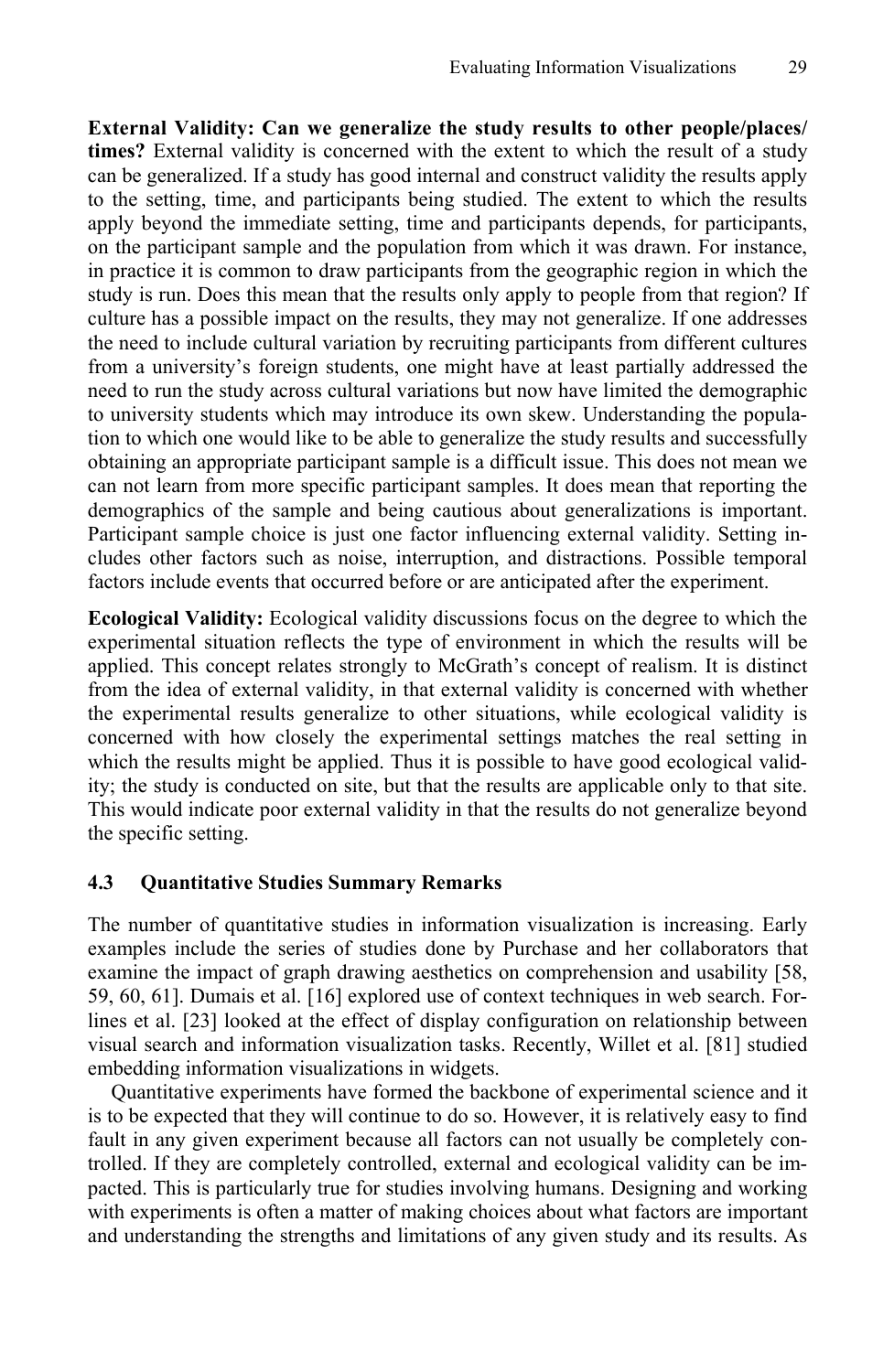a community it is important that we recognise that we are working towards a larger understanding and that any given study will not present the bigger answer. It instead will contribute to a gradual building of a bigger understanding. For this bigger understanding we need to encourage authors to openly discuss the limitations of their studies, because both the results and the limitations are important. This is also true for negative results. It can be just as important to understand when there are no differences among techniques and when these differences exist.

# **5 Focus on Qualitative Evaluation**

Qualitative inquiry works toward achieving a richer understanding by using a more holistic approach that considers the interplay among factors that influence visualizations, their development, and their use [56]. Qualitative techniques lend themselves to being more grounded in more realistic settings and can also be incorporated into all types of studies. This includes qualitative studies conducted as part of the design process [64, 73], in situ interviews [83], field studies [72], and use of observational studies to create design and evaluative criteria that are derived from observed data [71]. These types of studies offer potential for improved understanding of existing practices, analysis environments, and cognitive task constraints as they occur in real or realistic settings. In providing a brief overview of a variety of qualitative methods, we hope to spark further research and application of qualitative methods in information visualization; to expand our empirical approaches to include the application of qualitative methods to design and evaluation; and to encourage a wider acceptance of these types of research methodologies in our field.

### **5.1 Qualitative Methods**

At the heart of qualitative methods is the skill and sensitivity with which data is gathered. Whether the records of the data gathered are collected as field notes, artefacts, video tapes, audio tapes, computer records and logs, or all of these, in qualitative empirical approaches there are really only two primary methods for gathering data: observations and interviews. Observation and interview records are usually kept continually as they occur, as field notes, as regular journal entries as well as often being recorded as video or audio tapes. Artefacts are collected when appropriate. These can be documents, drawings, sketches, diagrams, and other objects of use in the process being observed. These artefacts are sometimes annotated as part of use practices or in explanation. Also, since the communities we are observing are often technology users, technology-based records can also include logs, traces, screen captures, etc. Both observation and interviewing are skills and as such develop with practice and can, at least to some extent, be learnt. For full discussions on these skills there are many useful books such as Seidman [65] and Lofland and Lofland [45].

#### **5.1.1 Observation Techniques**

The following basic factors have been phrased in terms of developing observational records but implicitly also offer advice on what to observe: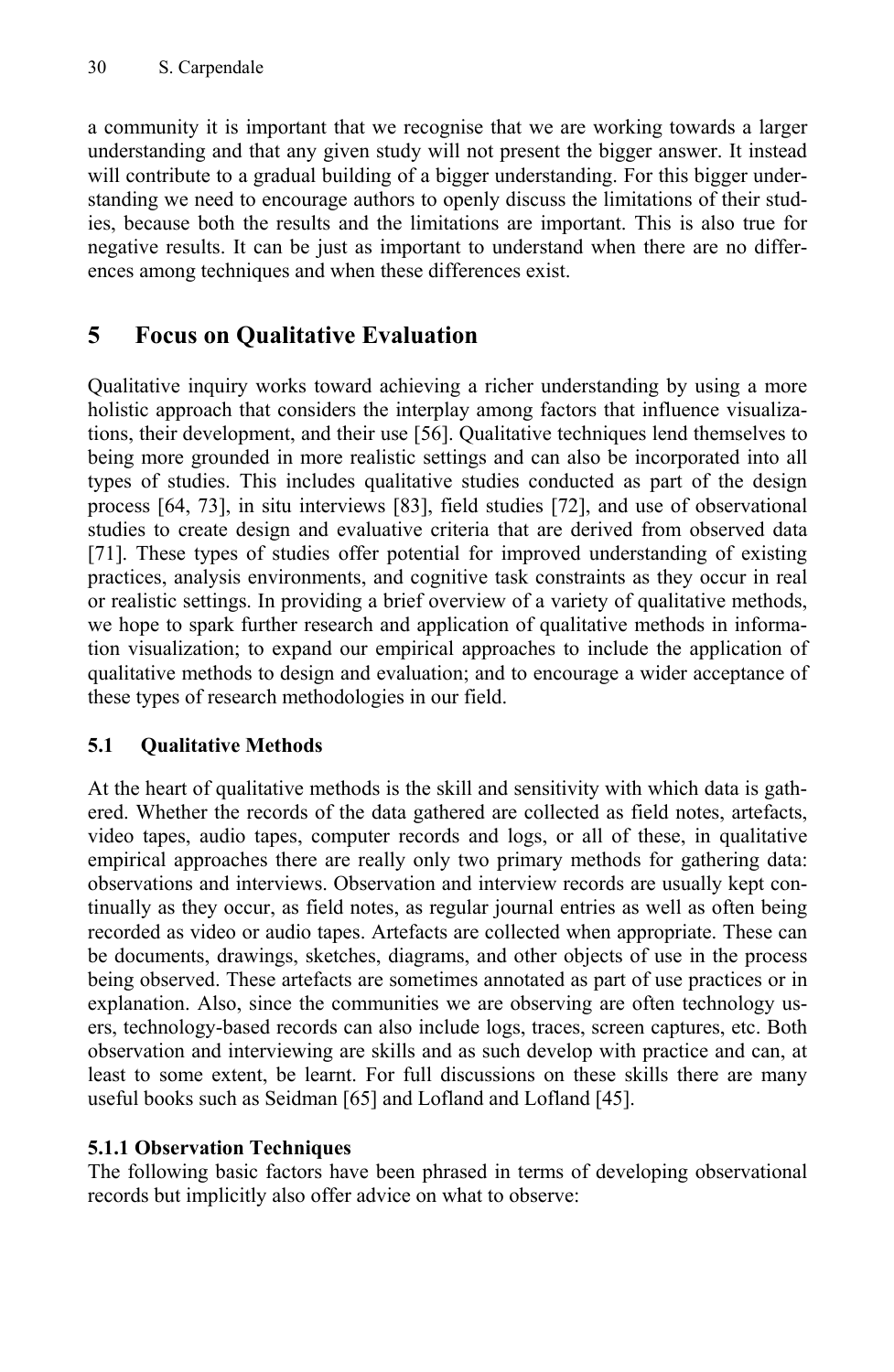- Try to keep jotting down notes unobtrusively. Ideally, notes are taken as observations occur; however, if one becomes aware that one's note taking is having an impact on the observations, consider writing notes during breaks, when shielded, or at the end of the day.
- Minimize the time gap from observations to note taking. Memory can be quite good for a few hours but does tend to drop off rapidly.
- Include in observations the setting, a description of the physical setup, the time, who is present, etc. Drawing maps of layouts and activities can be very useful.
- Remember to include both the overt and covert in activities and communications. For example, that which is communicated in body language and gestures, especially if it gets understood and acted upon, is just as important as spoken communications. But be careful of that grey area where one is not sure to what extent a communication occurred.
- Remember to include both the positive and negative. Observed frustrations and difficulties can be extremely important in developing a fuller understanding.
- Do not write notes on both sides of a paper. This may seem trivial but experienced observers say this is a must [6]. You can search for hours, passing over many times that important note that is on the back of another note.
- Be concrete whenever possible.
- Distinguish between word-for-word or verbatim accounts and those you have paraphrased and/or remembered.

#### **5.1.2 Interview Techniques**

These are a few brief points of advice about interviewing. Do remember that while sorting out the right questions to ask is important, actively listening to what the participant says is the most important of all interviewing skills.

- Make sure that you understand what they are telling you and that the descriptions, explanations they are giving you are complete enough. However, when asking for clarification, try to avoid implying that their explanations are poor because one does not want to make one's participants defensive. Ask instead for what they meant by particular word usage or if they would explain again. The use of the word *again* implies that the interviewer did not catch it all rather than the explanation was incomplete.
- Limit your inclination to talk. Allow for pauses in the conversation, sometimes note taking can be useful here. The participant will expect you to be taking notes. In this situation note taking can actually express respect for what the participant has said.
- Remember that the default is that the participant will regard the interview to some extent as public and thus will tell you the public version. Do listen for and encourage the less formal, less guarded expression of their thoughts. One example, from Seidman [65], is the use of the word 'challenge'. Challenge is an excepted term for a problem. The details of the problem might be explained more fully if one asks what is meant in the given situation by the word challenge.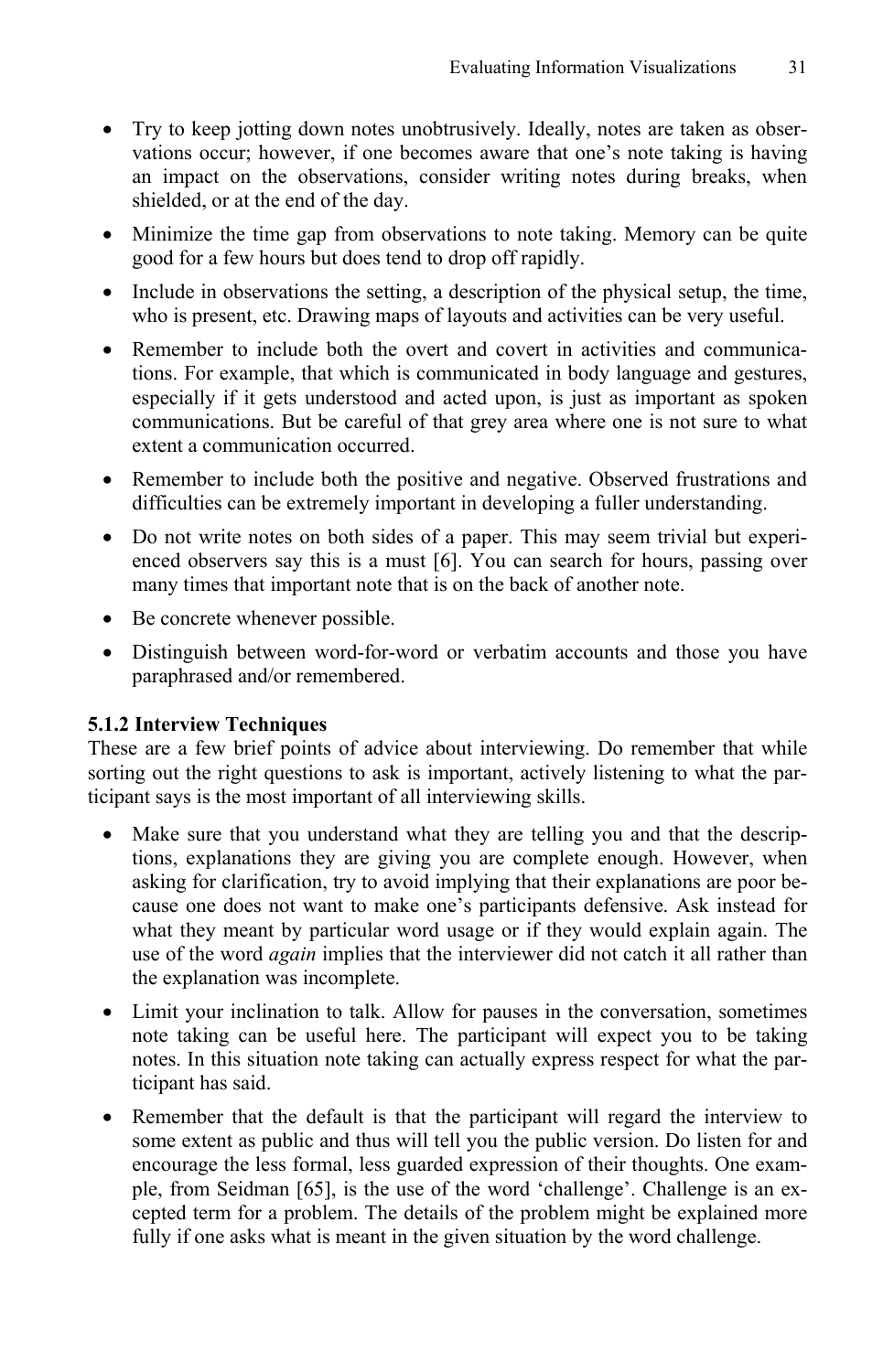- Follow up on what the participant says. Do allow the interview to be shaped by the information your participant is sharing.
- Avoid leading questions. An important part of minimizing experimenter bias is wording questions carefully so as to avoid implying any types of answers. For example, asking a participant what a given experience was like for them, leaves space for their personal explanations.
- Ask open ended questions. This can involve asking for a temporal reconstruction of an event or perhaps a working a day or asking for a subjective interpretation of an event.
- Ask for concrete details. These can help trigger memories.
- With all the above do remember that one of the most important pluses of an interview process is the humanity of interviewer. Being present, aware and sensitive to the process is your biggest asset. These guidelines are just that; guidelines to be used when useful and ignored when not.

## **5.2 Types of Qualitative Methodologies**

This section is not intended to be a complete collection of all types of qualitative inquiry. Rather it is meant to give an overview of some of the variations possible, set in a discussion about when and where they have proven useful. This overview is divided into three sections. First, the type of qualitative methodologies often used in conjunction with or as part of more quantitative methodologies is discussed. Then, we mention the approaches taken in the area of heuristic, or, as they are sometimes referred to 'discount', inspection methodologies. The last section will cover some study methodologies that are intentionally primarily qualitative.

### **5.2.1 Nested Qualitative Methods**

While qualitative methodologies can be at the core of some types of studies, some aspects of qualitative inquiry are used in most studies. For instance, data gathered by asking participants for their opinions or preferences is qualitative. Gorard [26] argues that quantitative methods can not ignore the qualitative factors of the social context of the study and that these factors are, of necessity, involved in developing an interpretation of the study results. There are many methods used as part of studies such as laboratory experiments that provide us with qualitative data. The following are simply a few examples to illustrate how common this mixed approach is.

**Experimenter Observations:** An important part of most studies is that the experimenter keeps notes of what they observe as it is happening. The observations themselves can help add some degree of realism to the data and the practice of logging these observations as they happen during the study helps make them more reliable than mere memory. However, they are experimenter observations and as such are naturally subjective. They do record occurrences that were not expected or are not measurable so that they will also form part of the experimental record. These observations can be helpful during interpretation of the results in that they may offer explanations for outliers, point towards important experimental re-design, and suggest future directions for study. Here, experimenter observations augment and enrich the primar-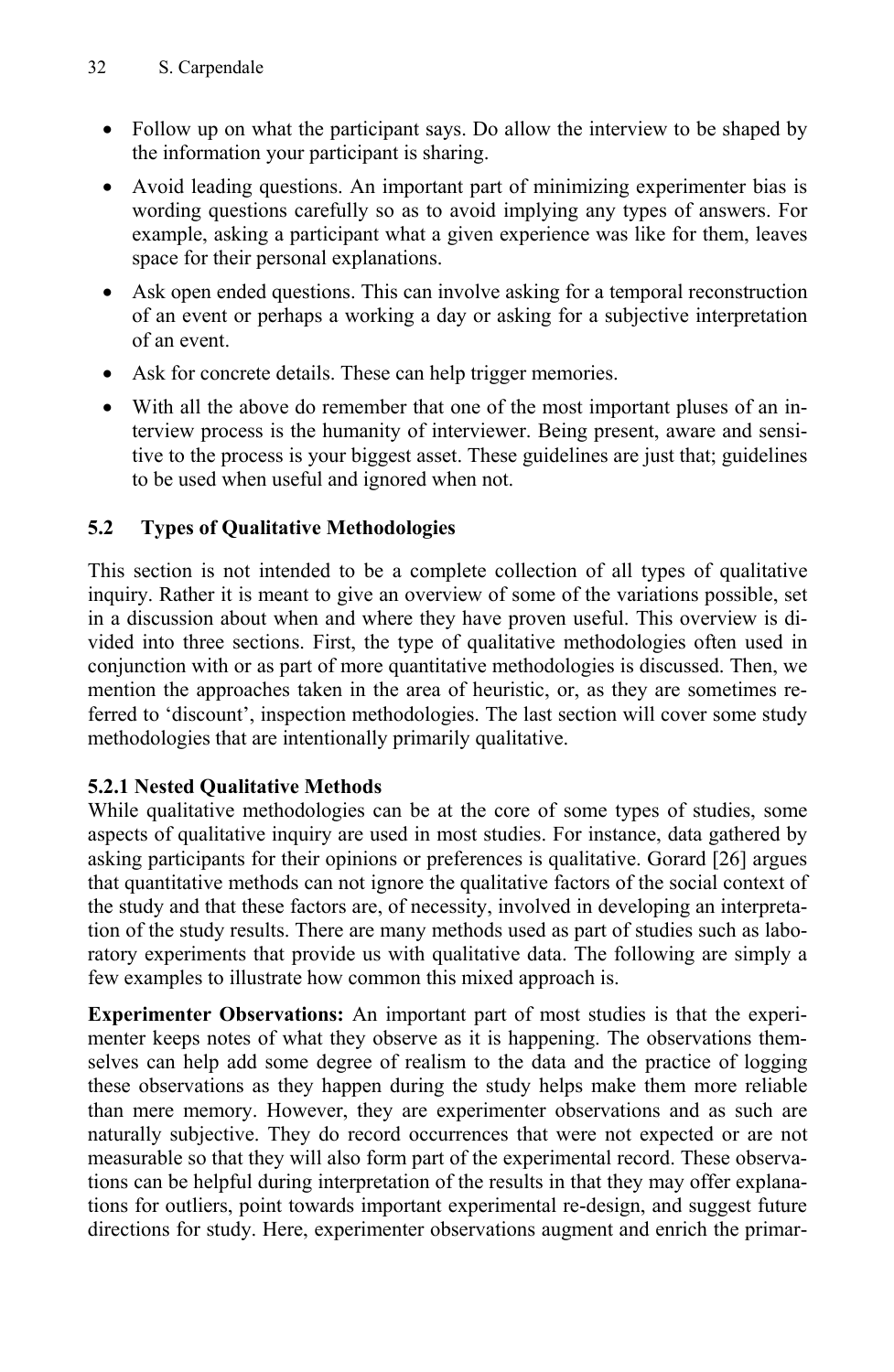ily quantitative results of a laboratory experiment and in this they play an important but secondary role.

**Think-Aloud Protocol:** This technique, which involves encouraging participants to speak their thoughts as they progress through the experiment, was introduced to the human-computer-interaction community by [43]. Discussions about this protocol in psychology date back to 1980 [19, 20, 21]. Like most methodologies, this one also involves tradeoffs. While it gives the experimenter/observer the possibility of being aware of the participants' thoughts, it is not natural for most people and can make a participant feel awkward; thus, think aloud provides additional insight while also reducing the realism of the study. However, the advantage for hearing about a participant's thoughts, plans, and frustrations frequently out-weigh the disadvantages and this is a commonly used technique. Several variations have been introduced such as 'talk aloud' which asks a participant to more simply announce their actions rather than their thoughts [21].

**Collecting Participant Opinions:** Most laboratory experiments include some method by which participant opinions and preferences are collected. This may take the form of a simple questionnaire or perhaps semi-structured interviews. Most largely quantitative studies such as laboratory experiments do ask these types of questions, often partially quantifying the participant's response by such methods as using a Likert scale [44]. A Likert scale asks a participant to rate their attitude according to degree. For instance, instead of simply asking a participant, 'did you like it?' A Likert scale might ask the participant to choose one of a range of answers 'strongly disliked,' 'disliked,' 'neutral,' 'liked,' or 'strongly liked.'

**Summary of Nested Qualitative Methods:** The nested qualitative methods mentioned in this section may be commonplace to many readers. The point to be made here is that in the small, that is as part of a laboratory experiment, inclusion of some qualitative methods is not only commonplace, its value is well recognized. This type of inclusion of qualitative approaches adds insight, explanations and new questions. It also can help confirm results. For instance, if participants' opinions are in line with quantitative measures – such as the fastest techniques being the most liked – this confirms the interpretation of the fastest technique being the right one to chose. However, if they contradict – such as the fastest techniques not being preferred – interesting questions are raised including questioning the notion that fastest is always best.

#### **5.2.2 Inspection Evaluation Methods**

We include a discussion of inspection methods because, while they are not studies per se, they are useful, readily available, and relatively inexpensive evaluation approaches. The common approach is to use a set of heuristics as a method of focusing attention on important aspects of the software – interface or visualization – which need to be considered [54]. These heuristics or guidelines can be developed by experts or from the writings of experts. Ideally, such an inspection would be conducted by individual experts or even a group of experts. However, it has been shown that in practice, that a good set of heuristics can still be effective in application if a few, such as three or four, different people apply them [54]. For information visualization it is important to consider exactly what visualization aspects a given set of heuristics will shed light on.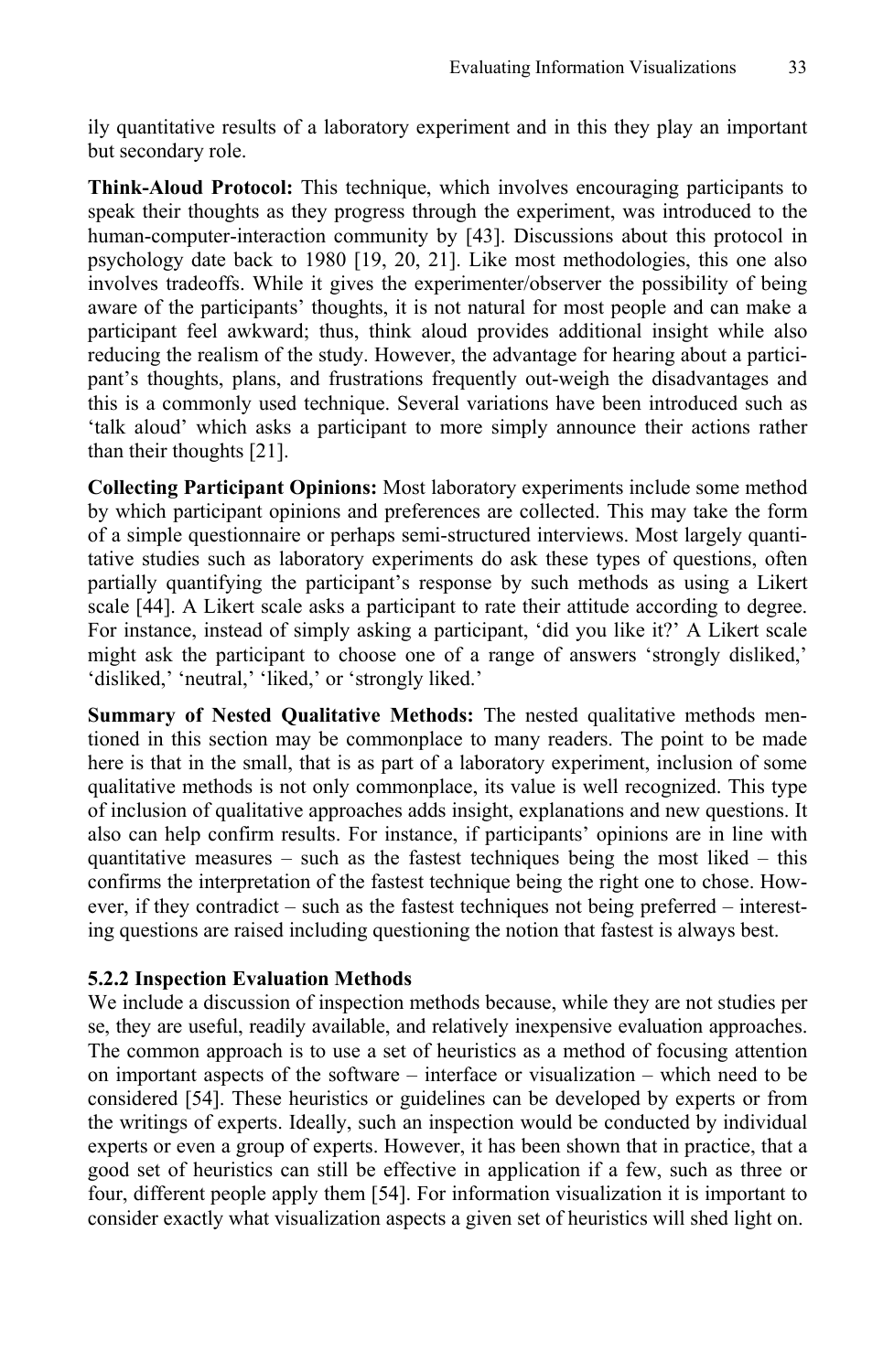**Usability Heuristics:** These heuristics, as introduced and developed by Nielson and Mack [1994], focus on the usability of the interface and are designed to be applied to any application, thus are obviously of use to information visualizations. They will help make sure that general usability issues are considered. These heuristics are distilled down to ten items – visibility of system status, match between system and real world, personal control and freedom, consistency and standards, error prevention, recognition rather than recall, flexibility and efficiency, aesthetic and minimalist design, errors handling, and help and documentation.

**Collaboration Heuristics:** When interfaces are designed for collaboration, two additional major categories arise in importance: communication and coordination. Baker et al. [4] developed a set of heuristics that explore these issues based on the Mechanics of Collaboration [29]. As information visualizations start to be designed for collaborative purposes, both distributed [31, 78] and co-located [35], these heuristics will also be important.

**Information Visualization Heuristics:** While the usability heuristics apply to all infovis software and the collaboration heuristics apply to the growing body of collaborative information visualizations, there are areas of an information visualization that these at best gloss over. In response, the Information Visualization research community has proposed a variety of specific heuristics. Some pertain to given data domains such as ambient displays [46] and multiple view visualizations [5]. Others focus on a specific cognitive level, for instance knowledge and task [1], or task and usability [66]. Tory and Möller [74] propose the use of heuristics based on both visualization guidelines and usability. As explored by Zuk and Carpendale [84], we can also consider developing heuristics based on the advice from respected experts such as design advice collected from Tufte's writings [75, 76, 77], semiotic considerations as expressed by Bertin [8] and/or research in cognitive and perceptual science as collected by Ware [79]. Alternatively, we can start from information visualization basics such as presentation, representation and interaction [68]. However, a concept such as presentation cuts across design and perception, while representation advice, such as what types of visuals might best represent what types of data, might be distilled from the guidelines put forth by Bertin [8] and from an increasing body of cognitive science as gathered in Ware [79]. Sorting out how to best condense these is a task in itself [52, 85]. "At this stage of development of heuristics for information visualization we have reached a similar problem as described by Nielson and Mack [54]. It is a difficult problem to assess which list(s) are better for what reasons and under what conditions. This leads to the challenges of developing an optimal list that comprises the most important or common Information Visualization problems" (page 55, [85]).

**Summary of Inspection Evaluation Methods:** While experience in the human computer interaction communities and the growing body of information visualization specific research indicates that heuristics may prove a valuable tool for improving the quality of information visualizations, there is considerable research yet to be conducted in the development of appropriate taxonomies and application processes for heuristics in information visualization.

The currently recommended application approach for usability heuristics is that evaluators apply the heuristics in a two pass method. The first pass is done to gain an overview and second is used to asses in more detail each interface component with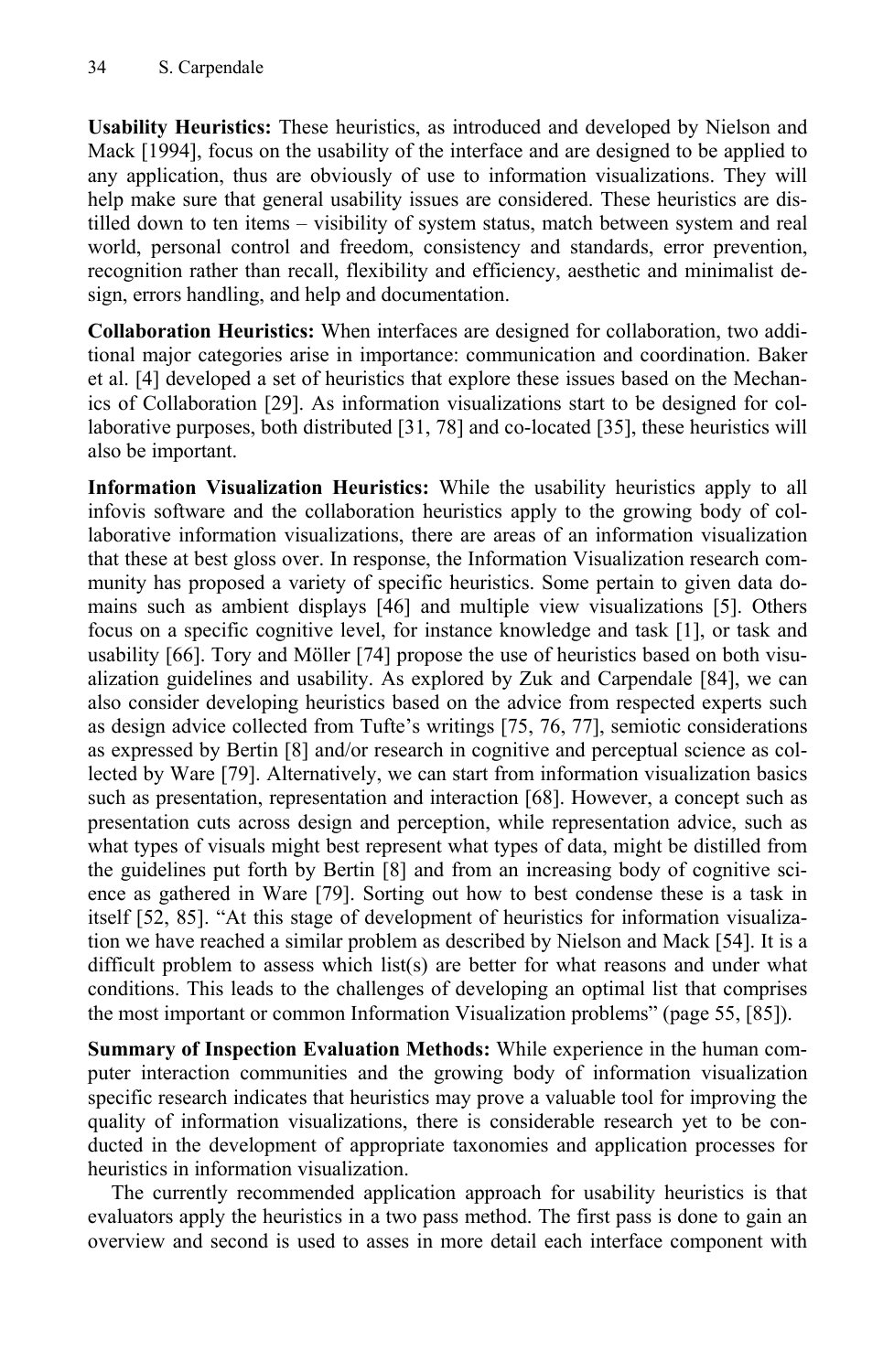each heuristic [54]. The original use indicated that in most situations three evaluators would be cost effective and find most usability problems [54]. However, subsequent use of heuristics for web site analysis appears to sometimes need more evaluators [9, 69]. Further, this may depend on the product. While application of heuristics has not yet been formally studied in terms of web sites, it does introduce the possibility that information visualization heuristics may also need to be data, task or purpose specific.

Heuristics are akin to the design term *guidelines* in that both provide a list of advice. Design guidelines are often usefully applied in a relatively ad hoc manner as factors to keep in mind during the design process and heuristic lists can definitely be similarly used. While there are definitely benefits that accrue in the use of guidelines and heuristics, it is important to bear in mind that they are based on what is known to be successful and thus tend not to favour the unusual and the inventive. In the design world, common advice is that while working without knowledge of guidelines is foolish, following them completely is even worse.

#### **5.2.3 Qualitative Methods as Primary**

A common reason for using qualitative inquiry is to develop a richer understanding of a situation by using a more holistic approach. Commonly, the qualitative research method's goal is to collect data that enables full, rich descriptions rather than to make statistical inferences [3, 14]. There are a wealth of qualitative research methods that can help us to gain a better understanding of the factors that influence information visualization use and design. Just as we have pointed out how qualitative methods can be effectively used within quantitative research, qualitative research can also include some quantitative results. For instance, there may be factors that can be numerically recorded. These factors can then be presented in combination with qualitative data. For example, if a questionnaire includes both fixed-choice questions and open ended questions, quantitative measurement and qualitative inquiry are being combined [56].

Qualitative methods can be used at any time in the development life cycle. A finished or near to finished product can be assessed via case studies or field studies. Also, there is a growing use of these methods as a preliminary step in the design process. The HCI and particularly the computer-supported cooperative work (CSCW) research communities have successfully been using qualitative methods to gain insight that can inform the initial design. CSCW researchers have learned a lot about how to support people working together with technology through pre-design observation and qualitative analysis of how people work together without technology. The basic idea is that through observations of participants' interactions with physical artefacts, a richer understanding of basic activities can be gained and that this understanding can be used to inform interface design. This approach generally relies on observation of people, inductive derivation of hypotheses via iterative data collection, analysis, and provisional verification [14]. For example, Tang's study of group design activities around shared workspaces revealed the importance of gestures and the workspace itself in mediating and coordinating collaborative work [73]. Similarly, Scott et al. [64] studied traditional tabletop gameplay and collaborative design, specifically focusing on the use of tabletop space, and the sharing of items on the table. Both studies are an example of how early evaluation can inform the design of digital systems. In both cases, the authors studied traditional, physical contexts first, to understand participants' interactions with the workspace, the items in the workspace, and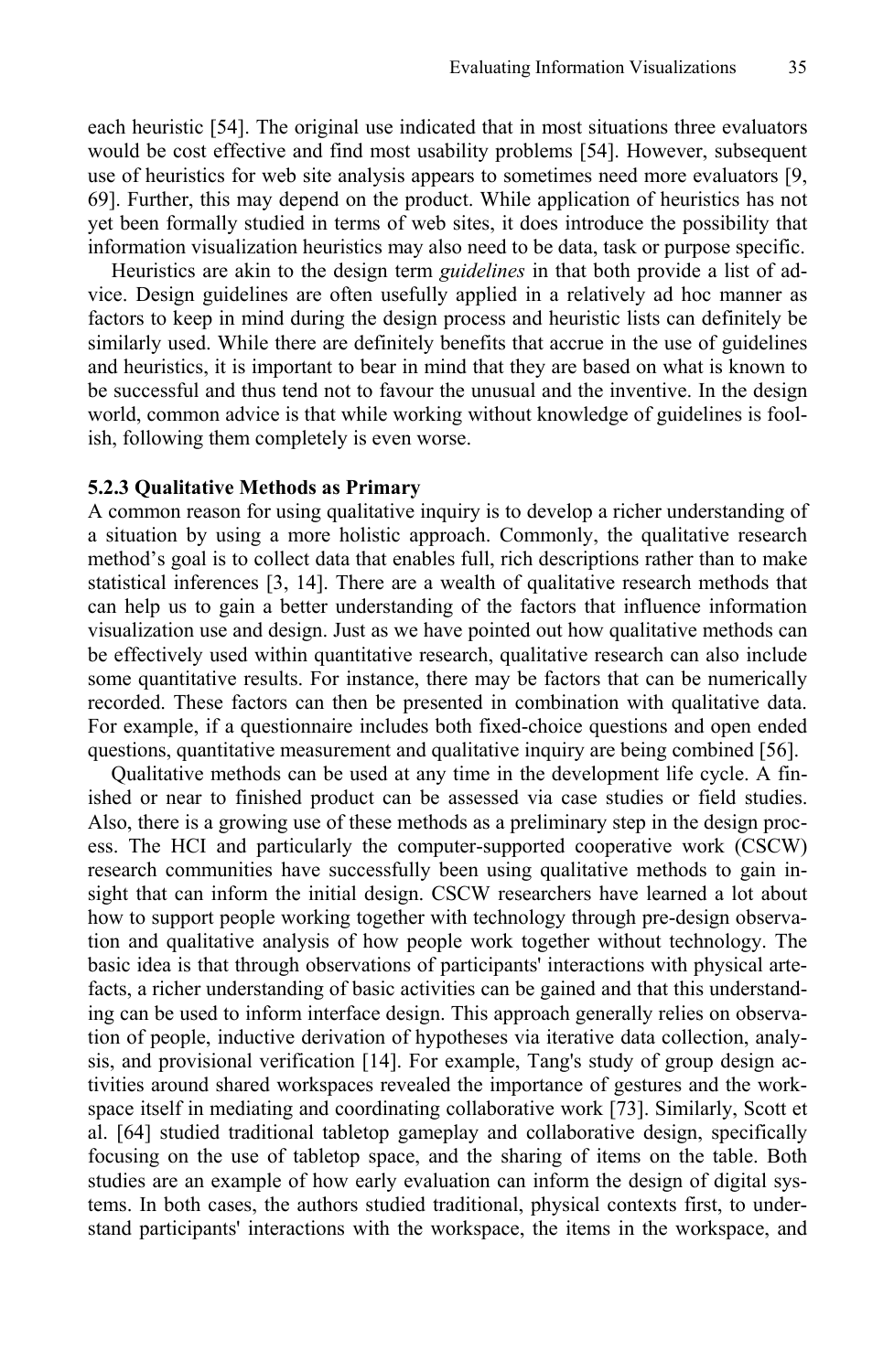within the group. The results of these experiments are regarded as providing important information about what group processes to support and some indication about how this might be done. This type of research can be particularly important in complex or sensitive scenarios such as health care situations [72]. Brereton and McGarry [11] observed groups of engineering students and professional designers using physical objects to prototype designs. They found that the interpretation and use of physical objects depended greatly on the context of its placement, indicating that the context of people's work is important and is difficult to capture quantitatively. Their goal was to determine implications for the design of tangible interfaces. Other examples include Saraiya et al. [63] who used domain expert assessments of insight to evaluate bioinformatics visualizations, while Mazza and Berre [48] used focus groups and semistructured interviews in their analysis of visualization approaches to support instructors in web-based distance education.

The following are simply examples of empirical methods in which gathering of qualitative data is primary. There are many others; for instance, Moggridge [51] mentions that his group makes active use of fifty-one qualitative methods in their design processes.

**In Situ Observational Studies:** These studies are at the heart of field studies. Here, the experimenter gets permission to observe activities as they take place in situ. In these studies the observer does their best to remain unobtrusive during the observations. The ideal in Moggridge's terms is to become as a 'fly on the wall' that no one notices [51]. This can be hard to achieve in an actual setting. However, over time a good observer does usually fade into the background. Sometimes observations can be collected via video and audio tapes to avoid the more obvious presence of a person as observer but sometimes making such recordings is not appropriate as in medical situations. In these studies the intention is usually to gather a rich description of the situation being observed. However, there is both a difference and an overlap in the type of observations to be gathered when the intention is (a) to better understand the particular activities in a given of setting, or (b) to use these observations to inform technology design. Thus, because different details are of prime interest it is important that our research community conducts these types of observational studies to better inform initial design as well as to better understand the effectiveness of new technology in use. These studies have high realism, result in rich context explicit data and are time and labour intensive when it comes to both data collection and data analysis.

**Participatory Observation:** This practice is the opposite of participatory design. Here an information visualization expert becomes part of the application expert's team to experience the work practices first hand rather than application experts becoming part of the information visualization design team. In participatory observation, additional insights can be gained through first-hand observer experience of the tasks and processes of interest in the context of the real world situation. Here, rather than endeavouring to be unobtrusive, the observer works towards becoming an accepted part of the community. Participatory observation is demonstrably an effective approach since as trust and rapport develop, an increasingly in-depth understanding is possible. Our research community is interested in being able to better understand the work practices of many different types of knowledge workers. These workers are usually highly trained, highly paid, and often under considerable time pressures. Not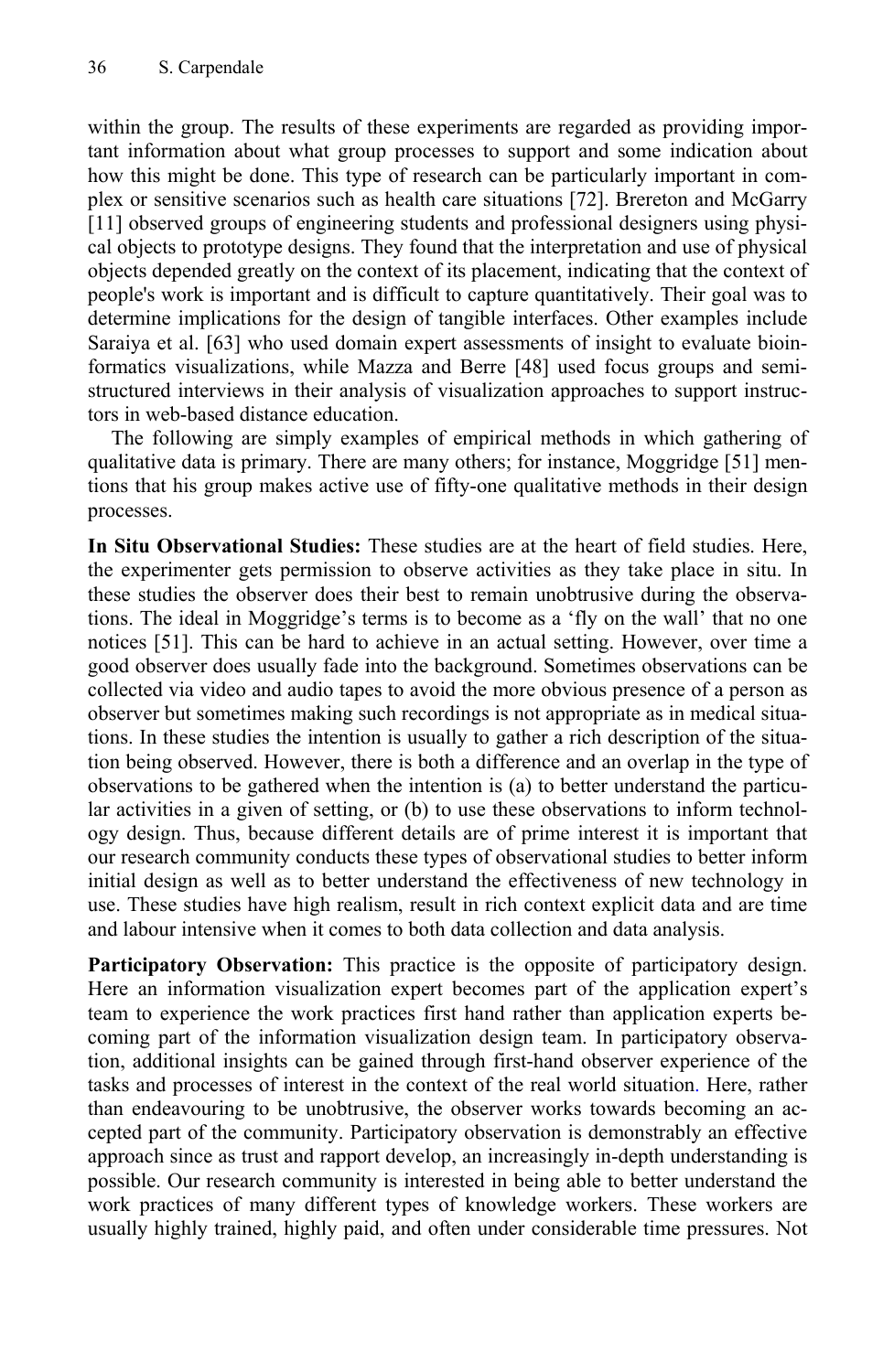surprisingly, they are seldom willing to accept an untrained observer as part of their team. Since information visualization researchers are of necessity highly trained themselves, it is rare that an information visualization researcher will have the necessary additional training to become accepted as a participatory observer. However, domain expertise is not always essential for successful participatory observation. Expert study participants can train an observer on typical data analysis tasks – a process which may take several hours, and then "put them to work" on data analysis using their existing tools and techniques. The observer keeps a journal of the experience and the outcomes of the analysis were reviewed with the domain experts for validity. Even as a peripheral participant, valuable understandings of domain, tasks, and work culture can be developed which help clarify values and assumptions about data, visualizations, decision making and data insights important to the application domain. These understandings and constructs can be important to the information visualization community in the development of realistic tools.

**Laboratory Observational Studies:** These studies use observational methodologies in a laboratory setting. A disadvantage of in situ observations is that they often require lengthy observations. For instance, if the observer is interested in how an analyst uses visual data, they will have to wait patiently until the analyst does this task. Since an analyst may have many other tasks – meetings, conference calls, reports, etc. – this may take hours or even days. One alternative to the lengthy in situation wait is to design an observational experiment in which, similarly to a laboratory experiment, the experimenter designs a setting, a procedure and perhaps even a set of tasks. Consider, for example, developing information visualizations to support co-located collaboration. Some design advice on co-located collaborative aspects is available in the computer supported cooperative work literature [35]. However, while this advice is useful, it does not inform us specifically about how teams engage in collaborative tasks when using visual information. Details such as how and when visualizations will be shared and what types of analysis processes need to be specifically supported in collaborative information visualization systems were missing. Here, an observational approach is appropriate because the purpose is to better understand the flow and nature of the collaboration among participants, rather than answering quantifiable lower-level questions. In order to avoid temporal biases in existing software, pencil and paper based visualizations were used. This allowed for the observation of free arrangement of data, annotation practices, and collaborative processes unconstrained by any particular visualization software [36].

**Contextual Interviews:** As noted in Section 5.1, interviewing in itself is core to qualitative research. Conducting an interview about a task, setting, or application of interest within the context in which this work usually takes place is just one method that can enrich the interview process. Here the realism of the setting helps provide the context that can bring to mind the day-to-day realities during the interview process (for further discussion see Holtzblatt and Beyer 1998). For example, to study how best to support the challenging problem of medical diagnosis, observing and interviewing physicians in their current work environment might help to provide insights into their thought processes that would be difficult to capture with other methodologies. A major benefit of qualitative study can be seeing the big picture – the context in which a new visualization support may be used. The participants' motives, misgiv-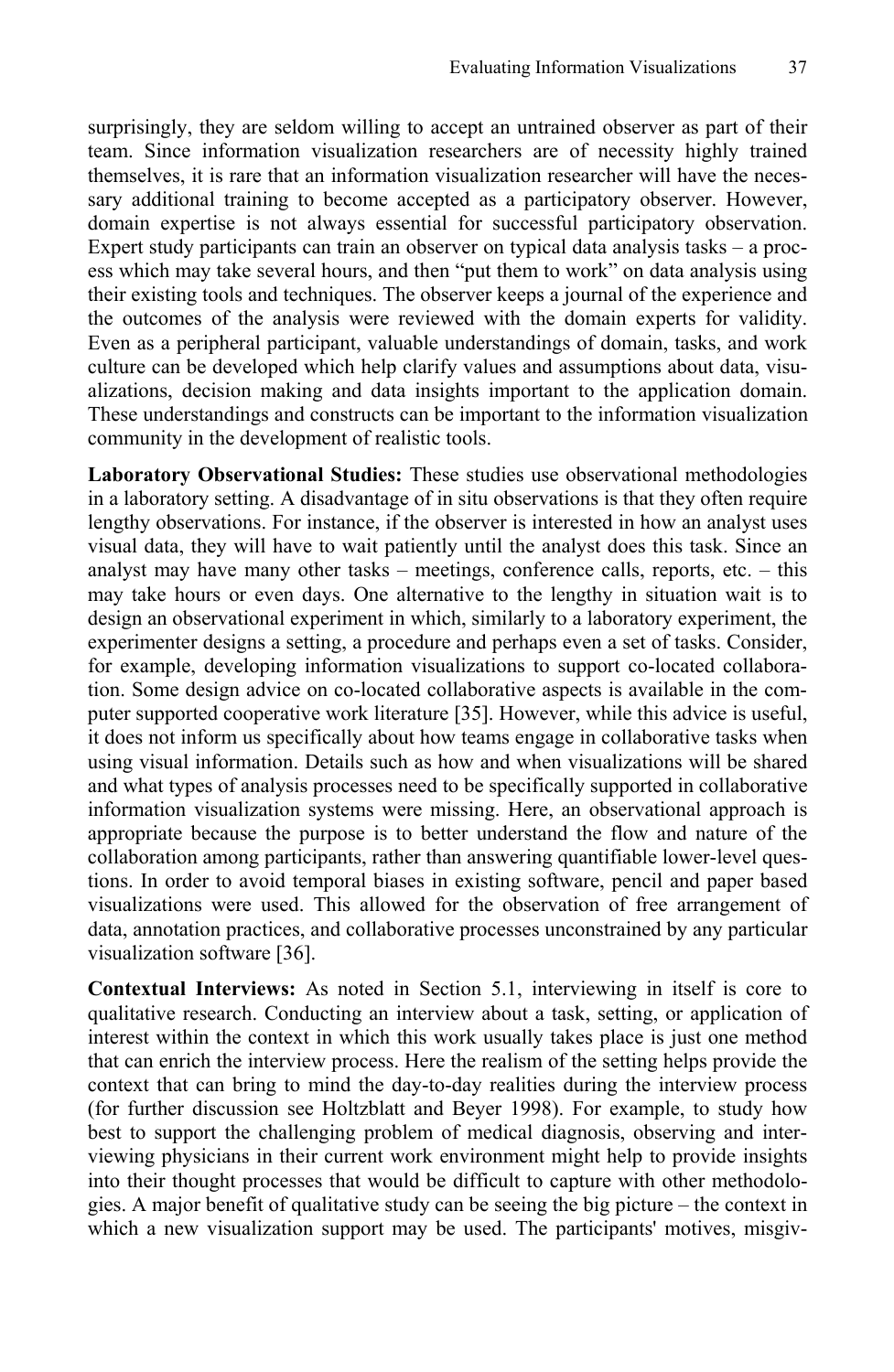ings, and opinions shed light on how they relate to existing support, and can effectively guide the development of new support. This type of knowledge can be very important at the early stage of determining what types of information visualizations may be of value.

**Summary of qualitative methods as primary:** These four methods are just examples of a huge variety of possibilities. Other methods include action research [42], focus groups [48], and many more. All these types of qualitative methods have the potential to lessen the task and data comprehension divide between ourselves as visualization experts and the domain experts for whom we are creating visualizations. That is, while we can not become analysts, doctors, or linguists, we can gain a deeper understanding of how they work and think. These methods can open up the design space, revealing new possibilities for information visualizations, as well as additional criteria on which to measure success.

## **5.3 Challenges for Qualitative Methods**

A considerable challenge to qualitative methods is that they are particularly labour intensive. Gathering data is a slow process and rich note taking is an intensive undertaking, as are transcribing and subsequent analysis.

## **5.3.1 Sample Sizes**

Sample sizes for qualitative research are determined differently than for quantitative research. Since qualitative research is not concerned with making statistically significant statements about a phenomenon, the sample sizes are often lower than required for quantitative research. Often, sample sizes are determined during the study. For instance, a qualitative inquiry may be continued until one no longer appears to be gaining new data through observation [3]. There is no guideline to say when this 'saturation' may occur [70]. Sample sizes may vary greatly depending on the scope of the research problem but also the experience of the investigator. An experienced investigator may reach a theoretical saturation earlier than a novice investigator. Also, because each interview and/or observation can result in a large amount of data, sometimes compromises in sample size have to be made due to considerations about the amount of data that can be effectively processed.

## **5.3.2 Subjectivity**

Experimenter subjectivity can be seen as an asset because of the sensitivity that can be brought to the observation process. The quality of the data gathering and analysis is dependent on the experience of the investigator [56]. However, the process of gathering any data must be concerned with obtaining representative data. The questions circle about whether the observer has heard or understood fully and whether these observations are reported accurately. Considerations include:

- Is this a first person direct report? Otherwise normal common sense about  $2<sup>nd</sup>$ ,  $3<sup>rd</sup>$ , and  $4<sup>th</sup>$  hand reports needs to be considered.
- Does the spatial location of the observer provide an adequate vantage point from which to observe, or might it have led to omissions?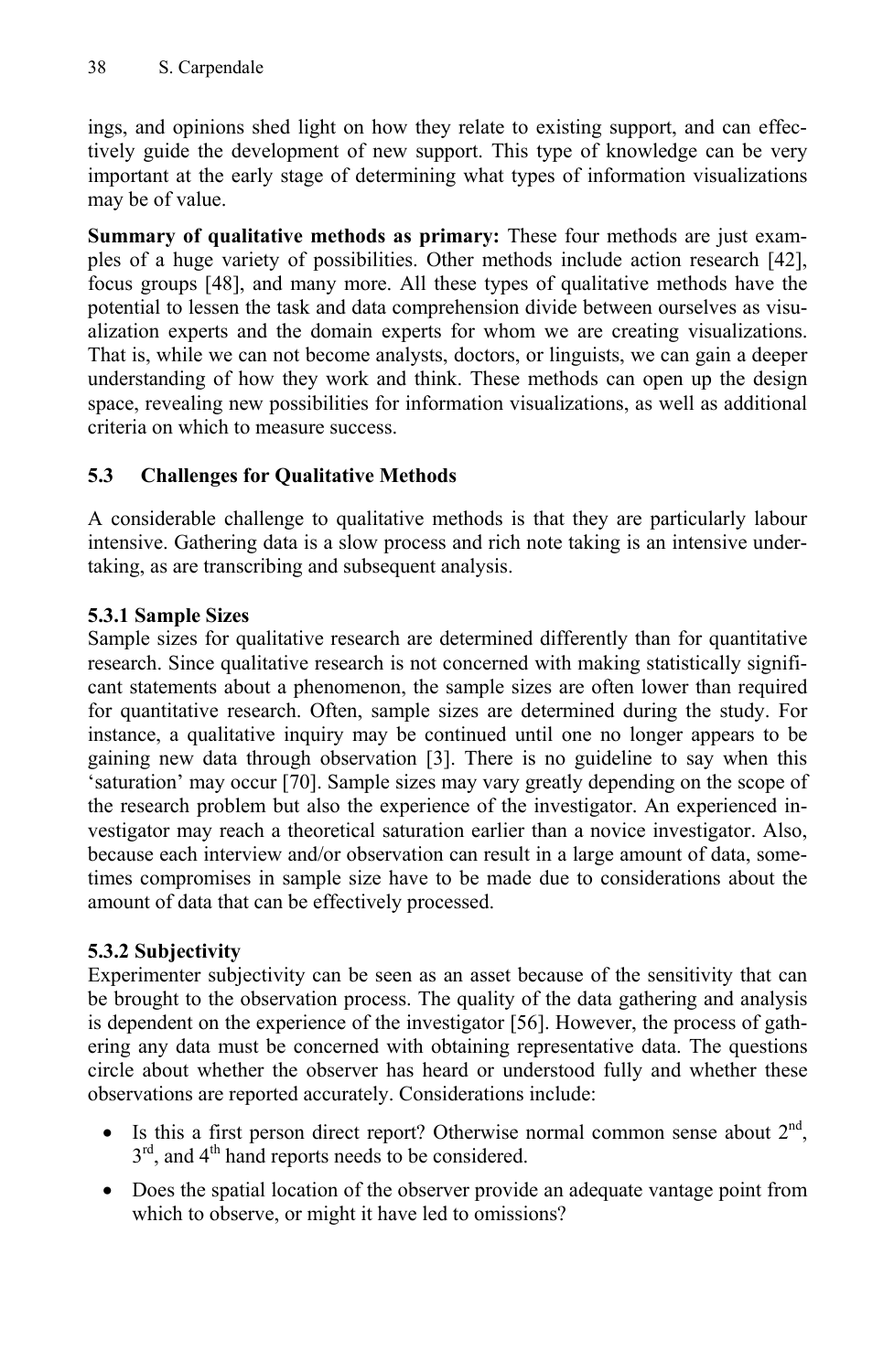- Are the social relationships of the observer free from associations that might induce bias?
- Does the report appear to be self-serving? Does it benefit the experimenter to the extent that it should be questioned?
- Is the report internally consistent? Do the facts within the report support each other?
- Is the report externally consistent? Do the facts in the report agree with other independent reports?

As a result it is important to be explicit about data collection methods, the position of the researcher with respect to the subject matter, analysis processes, and codes. These details make it possible for other researchers to verify results.

In qualitative research it is acknowledged that the researcher's views, research context, and interpretations are an essential part of the qualitative research method as long as they are grounded in the collected data [3]. This does not, however, mean that qualitative evaluations are less trustworthy compared to quantitative research. Auerbach suggests using the concept of 'transferability' rather than 'generalizability' when thinking about the concepts of reliability and validity in qualitative research [3]. It is more important that the theoretical understanding we have gained can also be found in other research situations or systems and can be extended and developed further when applied to other scenarios. This stands in contrast to the concept of generalizability in quantitative research that wants to prove statistically that the results are universally applicable within the population under study.

Sometimes the point has been raised that if results do not generalize how can they be of use when designing software for general use. For example, qualitative methods might be used to obtain a rich description of a particular situation perhaps only observing the processes of two or three people. The results of a study like this may or may not generalize and the study itself provides no proof that they do. What we have is existence proof: that such processes are in use in at least two or three instances. Consider the worst case; that is that this rich description is an outlier that occurs only rarely. For design purposes, outliers are also important and sensitive design for outliers has been often shown to create better designs for all. For example, motion sensors to open doors may have been designed for wheelchairs but actually are useful features for all.

#### **5.3.3 Analyzing Qualitative Data**

Qualitative data may be analyzed using qualitative, quantitative, or a combination of both methods. Mixed methods research includes a qualitative phase and a quantitative phase in the overall research study in order to triangulate results from different methods, to complement results from one method with another, or to increase the breadth and range of inquiry by using different methods [28].

Many of the qualitative analysis methods can be grouped as types of thematic analysis, in which analysis starts from observations, then themes are sensed through review of the data, and finally coded [10]. Coding is the process of subdividing and labeling raw data, then reintegrating collected codes to form a theory [70]. Moving from the raw data into themes and a code set may proceed using one of three ap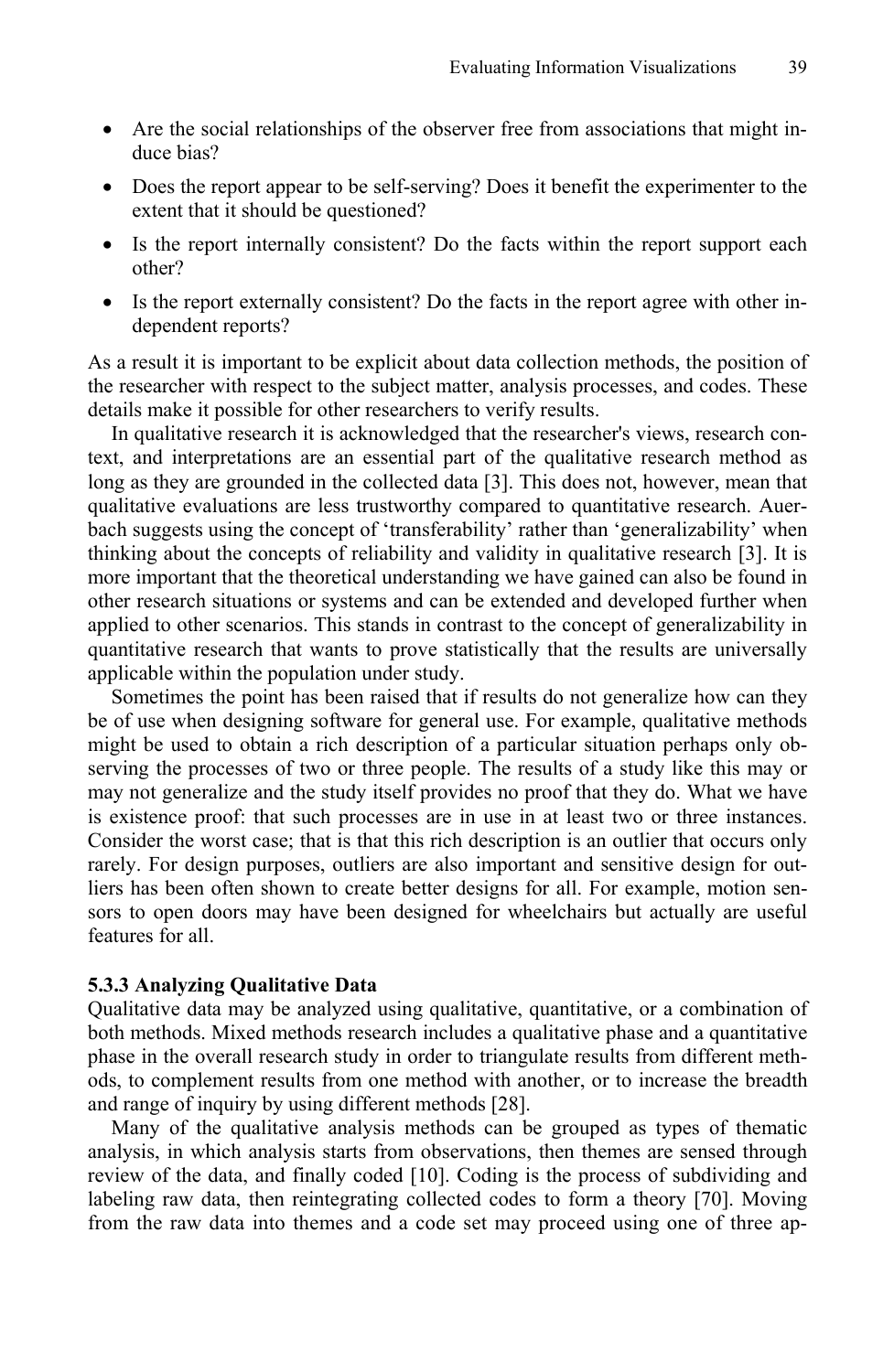proaches: data-driven, motivated from previous research, or theory-driven, each with respectively decreasing levels of sensitivity to the data [10]. In the first style, datadriven, commonly called open coding [14]; themes and a code set are derived directly from the data and nothing else. If the analysis is motivated by previous research, the questions and perhaps codes from the earlier research can be applied to the new data to verify, extend or contrast the previous results. With theory-driven coding one may think using a given theory, such as grounded theory [13], or ethno-methodology [24], as a lens through which to view the data.

In either case the coded data may then be interpreted in more generalized terms. Qualitatively coded data may then be used with quantitative or statistical measures to try and distinguish themes or sampling groups.

#### **5.4 Qualitative Summary**

Qualitative studies can be a powerful methodology by which one can capture salient aspects of a problem that may provide useful design and evaluation criteria. Quantitative evaluation is naturally precision-oriented, but a shift from high precision to high fidelity may be made with the addition of qualitative evaluations. In particular, while qualitative evaluations can be used throughout the entire development life cycle in other research areas such as CSCW [41, 52, 64, 73], observational studies have been found to be especially useful for informing design. Yet these techniques are underused and under-reported in the information visualization literature. Broader approaches to evaluation, different units of analysis and sensitivity to context are important when complex issues such as insight, discovery, confidence and collaboration need to be assessed. In more general terms, we would like to draw attention to qualitative research approaches which may help to address difficult types of evaluation questions. As noted by Isenberg el al. [36], a sign in Albert Einstein's office which read, '*Everything that can be counted does not necessarily count; everything that counts cannot necessarily be counted*' is particularly salient to this discussion in reminding us to include empirical research about important data that can not necessarily be counted.

# **6 Conclusions**

In this paper we have made a two-pronged call: one for more evaluations in general and one for a broader appreciation of the variety of and importance of many different types of empirical methodologies. To achieve this, we as a research community need to both conduct more empirical research and to be more welcoming of this research in our publication venues. As noted in Section 4, even empirical laboratory experiments, as our most known type of empirical methodology, are often difficult to publish. One factor in this is that no empirical method is perfect. That is, there is always a trade-off between generalizability, precision, and realism. An inexperienced reviewer may recommend rejection based on the fact that one of these factors is not present, while realistically at least one will always be compromised. Empirical research is a slow, labourintensive process in which understanding and insight can develop through time. That said, there are several important factors to consider when publishing empirical research. These include: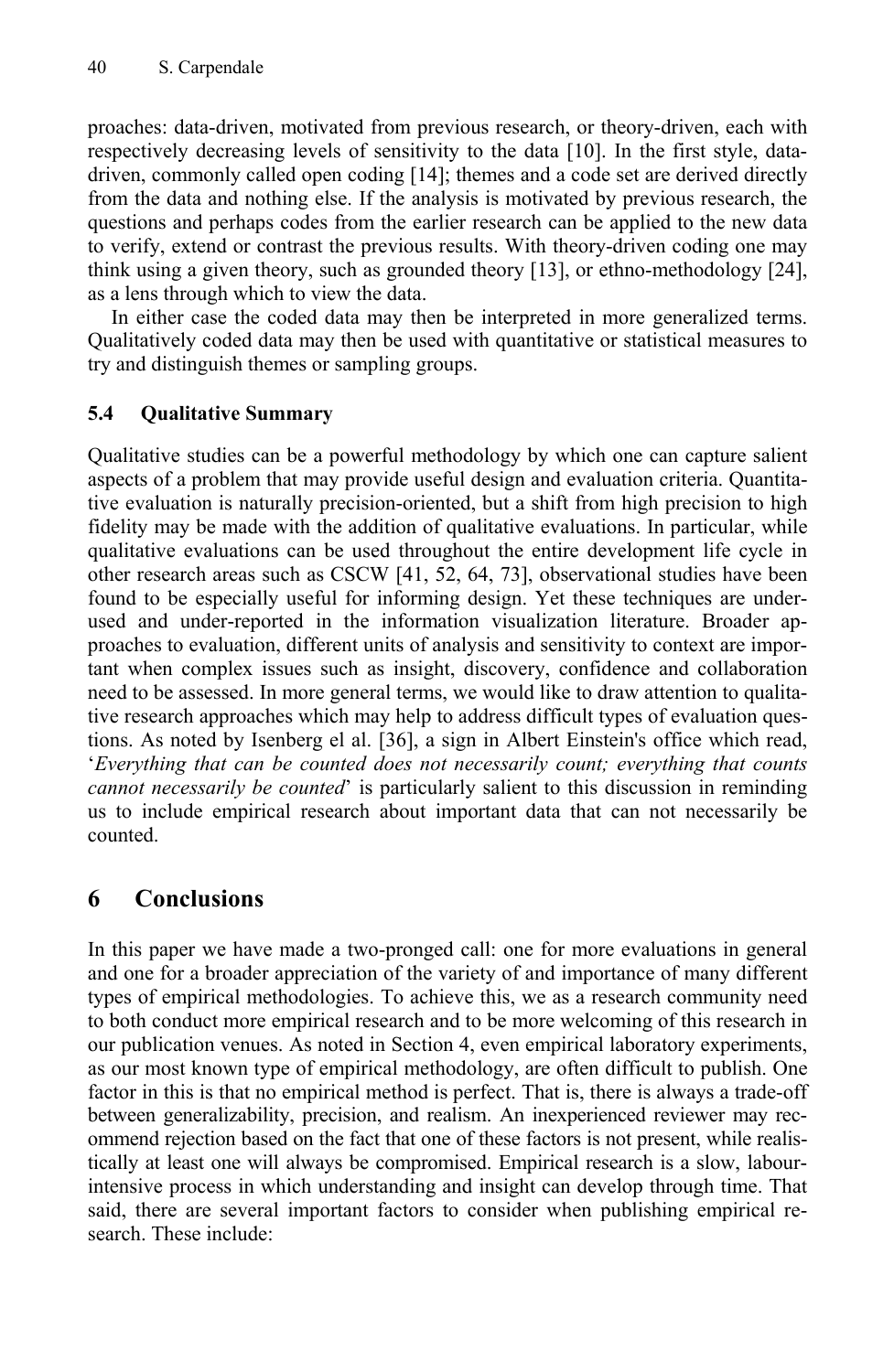- That the empirical methodology was sensitively chosen. The methodology should be a good fit to the research question, the situation and the research goals.
- That the study was conducted with appropriate rigor. All methodologies have their own requirements for rigor and these should be followed. However, while trying to fit the rigor from one methodology onto another is not appropriate, developing hybrid methodologies that better fit a given research situation and benefit from two or more methodologies should be encouraged.
- That sufficient details are published so that the reader can fully understand the processes and if appropriate, reproduce them.
- That the claims should be made appropriately according to the strengths of the chosen methodology. For instance, if a given methodology does not generalize well, then generalizations should not be drawn from the results.

While there is growing recognition in our research community that evaluation information visualization is difficult [55, 57, 67], the recognition of this difficulty has not in itself provided immediate answers of how to approach this problem. Two positive recent trends of note are: one, that more evaluative papers in the form of usability studies have been published [25, 40, 47, 63, 80, 82], and two, that there are several papers that have made a call for more qualitative evaluations and complementary qualitative and quantitative approaches [18, 36, 48, 74].

This paper is intended merely as a pointer to a greater variety of empirical methodologies and encouragement towards their appreciation and even better their active use. There are many more such techniques and these types of techniques are being developed and improved continuously. There are good benefits to be had through active borrowing from ethnographic and sociological research methods, and applying them to our information visualization needs. In this paper we have argued for an increased awareness of empirical research. We have discussed the relationship of empirical research to information visualization and have made a call for a more sensitive application of this type of research [27]. In particular, we encourage thoughtful application of a greater variety of evaluative research methodologies in information visualization.

**Acknowledgments.** The ideas presented in this paper have evolved out of many discussions with many people. In particular this includes: Christopher Collins, Marian Dörk, Saul Greenberg, Carl Gutwin, Mark S. Hancock, Uta Hinrichs, Petra Isenberg, Stacey Scott, Amy Voida, and Torre Zuk.

## **References**

- 1. Amar, R.A., Stasko, J.T.: Knowledge Precepts for Design and Evaluation of Information Visualizations. IEEE Transactions on Visualization and Computer Graphics 11(4), 432– 442 (2005)
- 2. Andrews, K.: Evaluating Information Visualisations. In: Proceedings of the 2006 AVI Workshop on BEyond Time and Errors: Novel Evaluation Methods for Information Visualization, pp. 1–5 (2006)
- 3. Auerbach, C.: Qualitative Data: An Introduction to Coding and Analysis. University Press, New York (2003)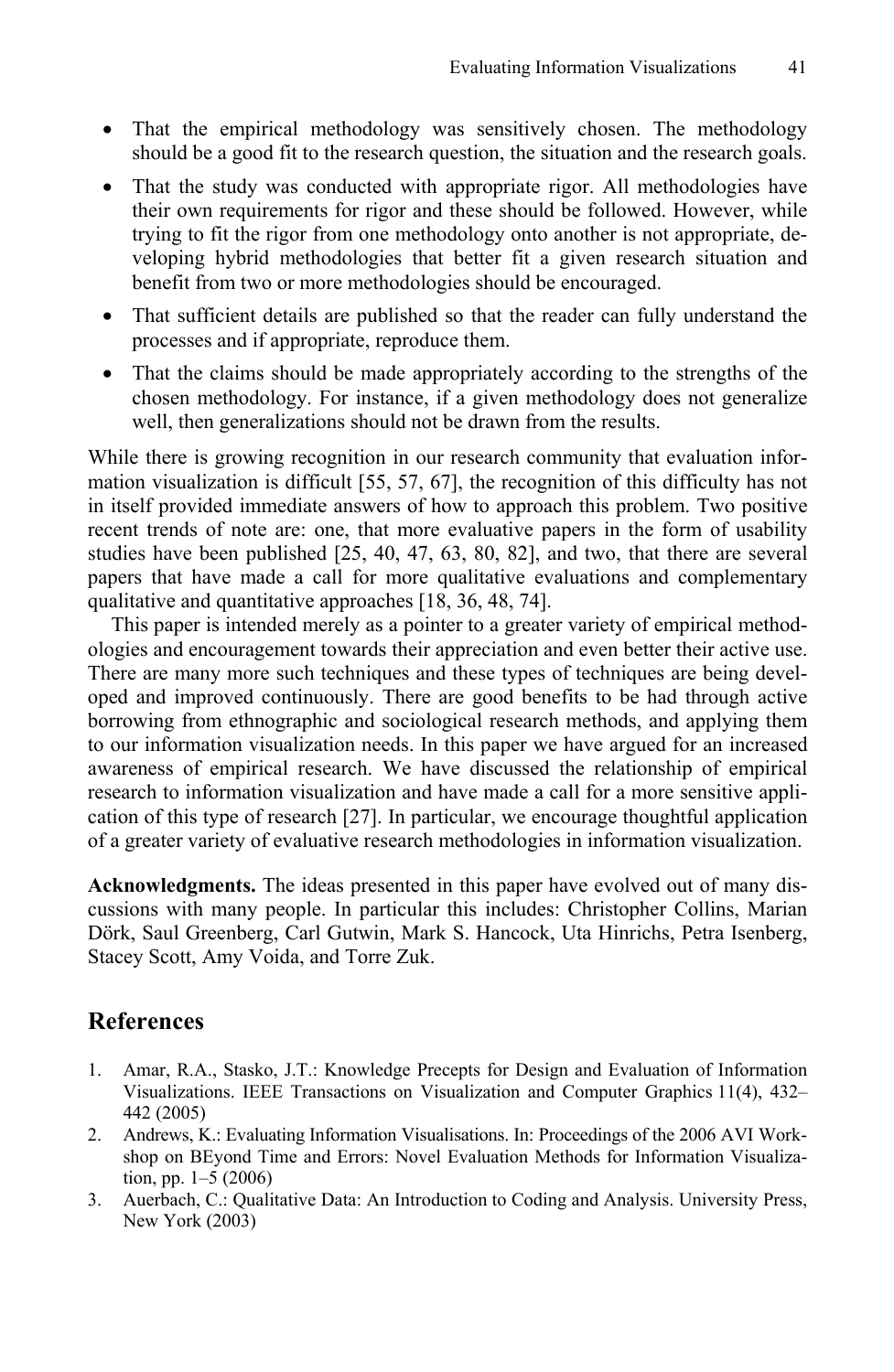- 4. Baker, K., Greenberg, S., Gutwin, C.: Empirical Development of a Heuristic Evaluation Methodology for Shared Workspace Groupware. In: Proceedings of the ACM Conference on Computer Supported Cooperative Work, pp. 96–105. ACM Press, New York (2002)
- 5. Baldonado, M., Woodruff, A., Kuchinsky, A.: Guidelines for Using Multiple Views in Information Visualization. In: Proeedings of the Conference on Advanced Visual Interfaces (AVI), pp. 110–119. ACM Press, New York (2000)
- 6. Barzun, J., Graff, H.: The Modern Researcher, 3rd edn. Harcourt Brace Jovanvich, New York (1977)
- 7. BELIV 2006, accessed http://www.dis.uniroma1.it/~beliv06/ (February 4, 2008)
- 8. Bertin, J.: Semiology of Graphics (Translation: William J. Berg). University of Wisconsin Press (1983)
- 9. Bevan, N., Barnum, C., Cockton, G., Nielsen, J., Spool, J., Wixon, W.: The "Magic Number 5": Is It Enough for Web Testing? In: CHI Extended Abstracts, pp. 698–699. ACM Press, New York (2003)
- 10. Boyatzis, R.: Transforming Qualitative Information: Thematic Analysis and Code Development. Sage Publications, London (1998)
- 11. Brereton, M., McGarry, B.: An Observational Study of How Objects Support Engineering Design Thinking and Communication: Implications for the Design of Tangible Media. In: Proceedings of the ACM Conference on Human Factors in Computing Systems (CHI'00), pp. 217–224. ACM Press, New York (2000)
- 12. Chen, C., Czerwinski, M.: Introduction to the Special Issue on Empirical Evaluation of Information Visualizations. International Journal of Human-Computer Studies 53(5), 631– 635 (2000)
- 13. Corbin, J., Strauss, A.: Basics of Qualitative Research: Techniques and Procedures for Developing Grounded Theory, 3rd edn. Sage Publications, Los Angeles (2008)
- 14. Creswell, J.: Qualitative Inquiry and Research Design: Choosing Among Five Traditions. Sage Publications, London (1998)
- 15. Dix, A., Finlay, J., Abowd, G., Beale, R.: Human Computer Interaction, 2nd edn. Prentice-Hall, Englewood Cliffs (1998)
- 16. Dumais, S., Cutrell, E., Chen, H.: Optimizing Search by Showing Results In Context. In: Proc. CHI'01, pp. 277–284. ACM Press, New York (2001)
- 17. Eberts, R.E.: User Interface Design. Prentice-Hall, Englewood Cliffs (1994)
- 18. Ellis, E., Dix, A.: An Explorative Analysis of User Evaluation Studies in Information Visualization. In: Proceedings of the Workshop on Beyond Time and Errors: Novel Evaluation Methods for Information Visualization, BELIV (2006)
- 19. Ericsson, K., Simon, H.: Verbal Reports as Data. Psychological Review 87(3), 215–251 (1980)
- 20. Ericsson, K., Simon, H.: Verbal Reports on Thinking. In: Faerch, C., Kasper, G. (eds.) Introspection in Second Language Research, pp. 24–54. Multilingual Matters, Clevedon, Avon (1987)
- 21. Ericsson, K., Simon, H.: Protocol Analysis: Verbal Reports as Data, 2nd edn. MIT Press, Boston (1993)
- 22. Fall, J., Fall, A.: SELES: A Spatially Explicit Landscape Event Simulator. In: Proceedings of GIS and Environmental Modeling, pp. 104–112. National Center for Geographic Information and Analysis (1996)
- 23. Forlines, C., Shen, C., Wigdor, D., Balakrishnan, R.: Exploring the effects of group size and display configuration on visual search. In: Computer Supported Cooperative Work 2006 Conference Proceedings, pp. 11–20 (2006)
- 24. Garfinkel, H.: Studies in Ethnomethodology. Polity Press, Cambridge (1967)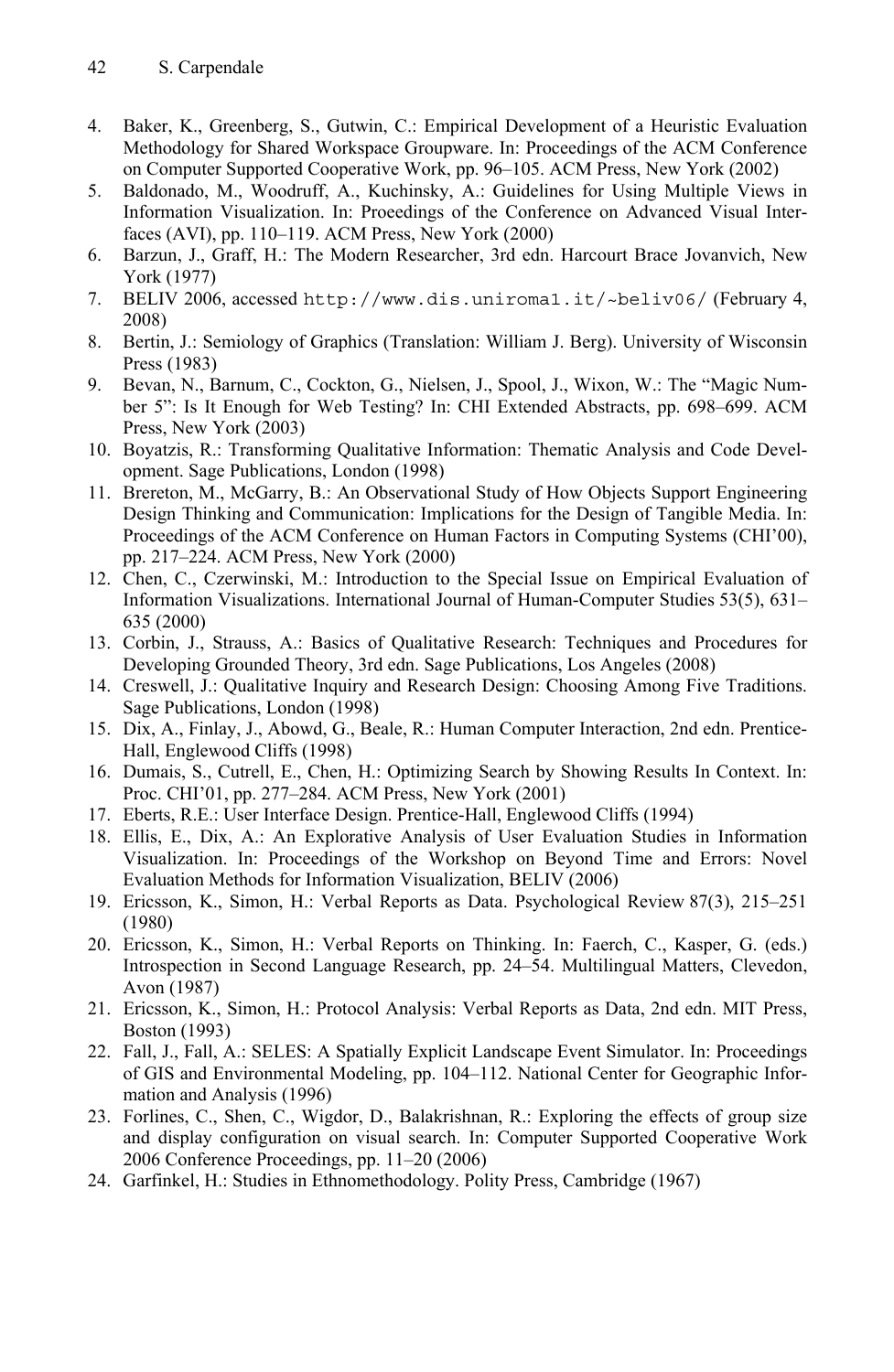- 25. Gonzalez, V., Kobsa, A.: A Workplace Study of the Adoption of Information Visualization systems. In: Proceedings of the International Conference on Knowledge Management, pp. 92–102 (2003)
- 26. Gorard, S.: Combining Methods in Educational Research. McGraw-Hill, New York (2004)
- 27. Greenberg, S., Buxton, B.: Usability Evaluation Considered Harmful (Some of the Time). In: Proceedings of the SIGCHI Conference on Human Factors in Computing Systems (2008)
- 28. Greene, J., Caracelli, V., Graham, W.: Toward a Conceptual Framework for Mixed-Method Evaluation Design. Educational Evaluation and Policy Analysis 11(3), 255–274 (1989)
- 29. Gutwin, C., Greenberg, S.: The Mechanics of Collaboration: Developing Low Cost Usability Evaluation Methods for Shared Workspaces. In: Proceedings WETICE, pp. 98–103. IEEE Computer Society Press, Los Alamitos (2000)
- 30. Healey, C.G.: On the Use of Perceptual Cues and Data Mining for Effective Visualization of Scientific Datasets. In: Proceedings of Graphics Interface, pp. 177–184 (1998)
- 31. Heer, J., Viegas, F., Wattenberg, M.: Voyagers and Voyeurs: Supporting Asynchronous Collaborative Information Visualization. In: Proceedings of the Conference on Human Factors in Computing Systems (CHI'07), pp. 1029–1038. ACM Press, New York (2007)
- 32. Holtzblatt, K., Beyer, H.: Contextual Design: Defining Customer-Centered Systems. Morgan Kaufmann, San Francisco (1998)
- 33. Huck, S.W.: Reading Statistics and Research, 4th edn. Pearson Education Inc., Boston (2004)
- 34. Interrante, V.: Illustrating Surface Shape in Volume Data via Principal Direction-Driven 3D Line Integral Convolution. Computer Graphics, Annual Conference Series, pp. 109–116 (1997)
- 35. Isenberg, P., Carpendale, S.: Interactive Tree Comparison for Co-located Collaborative Information Visualization. IEEE Transactions on Visualization and Computer Graphics 12(5) (2007)
- 36. Isenberg, P., Tang, A., Carpendale, S.: An Exploratory Study of Visual Information Analysis. In: Proceedings of the Conference on Human Factors in Computing Systems (CHI'08), ACM Press, New York (to appear, 2008)
- 37. Kay, J., Reiger, H., Boyle, M., Francis, G.: An Ecosystem Approach for Sustainability: Addressing the Challenge of Complexity. Futures 31(7), 721–742 (1999)
- 38. Kim, S., Hagh-Shenas, H., Interrante, V.: Conveying Shape with Texture: Experimental Investigations of Texture's Effects on Shape Categorization Judgments. IEEE Transactions on Visualization and Computer Graphics 10(4), 471–483 (2004)
- 39. Kleffner, D.A., Ramachandran, V.S.: On the Perception of Shape from Shading. Perception and Psychophysics 52(1), 18–36 (1992)
- 40. Kobsa, A.: User Experiments with Tree Visualization Systems. In: Proceedings of the IEEE Symposium on Information Visualization, pp. 9–26 (2004)
- 41. Kruger, R., Carpendale, S., Scott, S.D., Greenberg, S.: Roles of Orientation in Tabletop Collaboration: Comprehension, Coordination and Communication. Journal of Computer Supported Collaborative Work 13(5–6), 501–537 (2004)
- 42. Lewin, C. (ed.): Research Methods in the Social Sciences. Sage Publications, London (2004)
- 43. Lewis, C., Rieman, J.: Task-Centered User Interface Design: A Practical Introduction (1993)
- 44. Likert, R.: A Technique for the Measurement of Attitudes. Archives of Psychology 140, 1–55 (1932)
- 45. Lofland, J., Lofland, L.: Analyzing Social Settings: A Guide to Qualitative Observation and Analysis. Wadsworth Publishing Company, CA, USA (1995)
- 46. Mankoff, J., Dey, A., Hsieh, G., Kientz, J., Lederer, S., Ames, A.: Heuristic Evaluation of Ambient Displays. In: Proceedings of CHI '03, pp. 169–176. ACM Press, New York (2003)
- 47. Mark, G., Kobsa, A., Gonzalez, V.: Do Four Eyes See Better Than Two? Collaborative Versus Individual Discovery in Data Visualization Systems. In: Proceedings of the IEEE Conference on Information Visualization (IV'02), July 2002, pp. 249–255. IEEE Press, Los Alamitos (2002)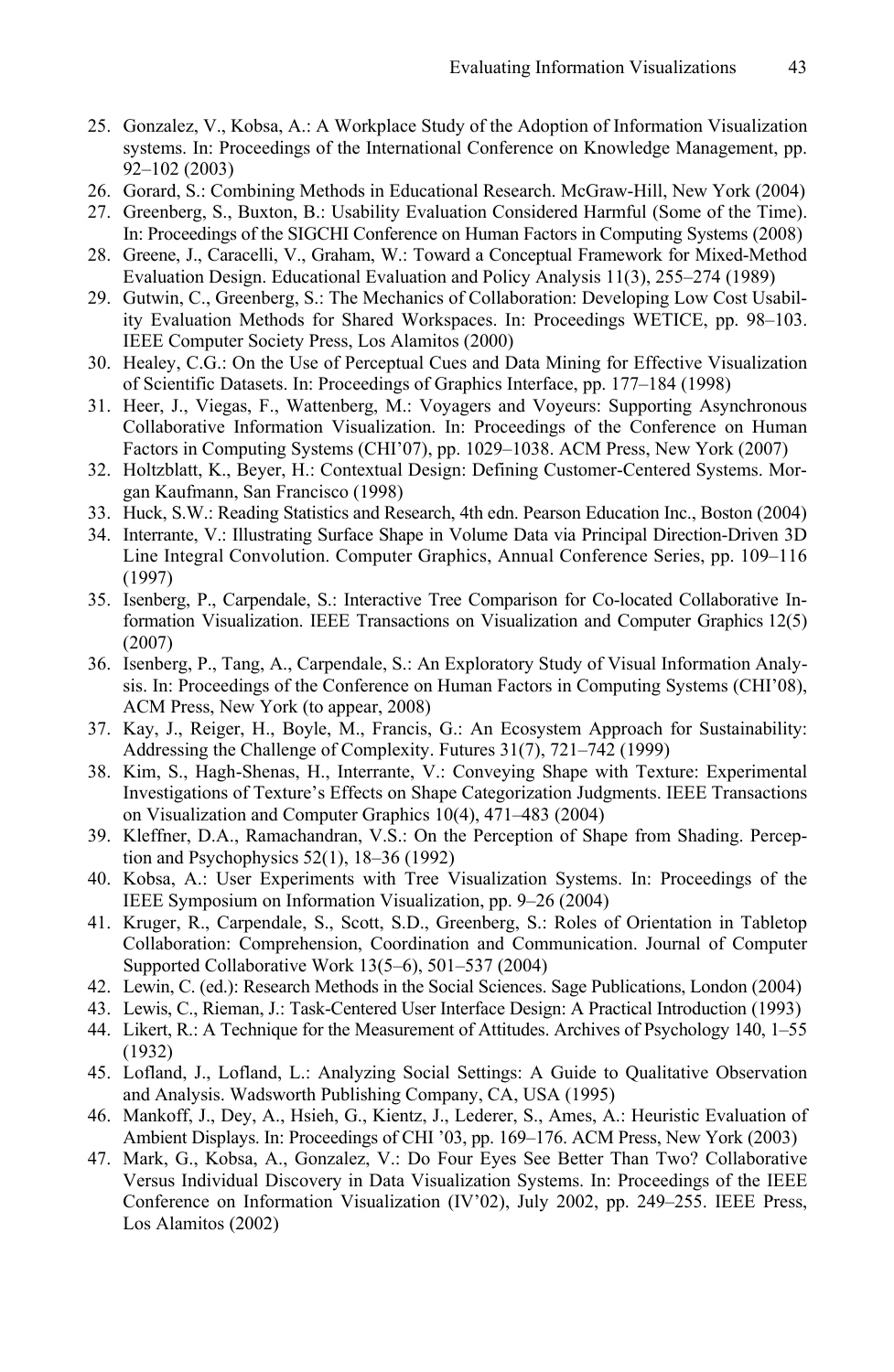- 48. Mazza, R., Berre, A.: Focus Group Methodology for Evaluating Information Visualization Techniques and Tools. In: Proceedings of the International Conference on Information Visualization IV (2007)
- 49. McCarthy, D.: Normal Science and Post-Normal Inquiry: A Context for Methodology (2004)
- 50. McGrath, J.: Methodology Matters: Doing Research in the Social and Behavioural Sciences. In: Readings in Human-Computer Interaction: Toward the Year 2000, Morgan Kaufmann, San Francisco (1995)
- 51. Moggridge, B.: Design Interactions. MIT Press, Cambridge (2006)
- 52. Morris, M.R., Ryall, K., Shen, C., Forlines, C., Vernier, F.: Beyond "Social Protocols": Multi-User Coordination Policies for Co-located Groupware. In: Proceedings of the ACM Conference on Computer-Supported Cooperative Work (CSCW, Chicago, IL, USA), CHI Letters, November 6-10, 2004, pp. 262–265. ACM Press, New York (2004)
- 53. Morse, E., Lewis, M., Olsen, K.: Evaluating Visualizations: Using a Taxonomic Guide. Int. J. Human-Computer Studies 53, 637–662 (2000)
- 54. Nielsen, J., Mack, R.: Usability Inspection Methods. John Wiley & Sons, Chichester (1994)
- 55. North, C.: Toward Measuring Visualization Insight. IEEE Computer Graphics and Applications 26(3), 6–9 (2006)
- 56. Patton, M.Q.: Qualitative Research and Evaluation Methods, 3rd edn. Sage Publications, London (2001)
- 57. Plaisant, C.: The Challenge of Information Visualization Evaluation. In: Proceedings of the Working Conference on Advanced Visual Interfaces, pp. 109–116 (2004)
- 58. Purchase, H.C., Hoggan, E., Görg, C.: How Important Is the "Mental Map"? An Empirical Investigation of a Dynamic Graph Layout Algorithm. In: Kaufmann, M., Wagner, D. (eds.) GD 2006. LNCS, vol. 4372, pp. 184–195. Springer, Heidelberg (2007)
- 59. Purchase, H.C.: Effective Information Visualisation: A Study of Graph Drawing Aesthetics and Algorithms. Interacting with Computers 13(2), 477–506 (2000)
- 60. Purchase, H.C.: Performance of Layout Algorithms: Comprehension, Not Computation. Journal of Visual Languages and Computing 9, 647–657 (1998)
- 61. Brandenburg, F.J. (ed.): GD 1995. LNCS, vol. 1027. Springer, Heidelberg (1996)
- 62. Reilly, D., Inkpen, K.: White Rooms and Morphing Don't Mix: Setting and the Evaluation of Visualization Techniques. In: Proceedings of the SIGCHI Conference on Human Factors in Computing Systems, pp. 111–120 (2007)
- 63. Saraiya, P., North, C., Duca, K.: An Insight-Based Methodology for Evaluating Bioinformatics Visualizations. IEEE Transactions on Visualization and Computer Graphics 11(4), 443–456 (2005)
- 64. Scott, S.D., Carpendale, S., Inkpen, K.: Territoriality in Collaborative Tabletop Workspaces. In: Proceedings of the ACM Conference on Computer-Supported Cooperative Work (CSCW, Chicago, IL, USA), CHI Letters, November 6-10, 2004, pp. 294–303. ACM Press, New York (2004)
- 65. Seidman, I.: Interviewing as Qualitative Research: A Guide for Researchers in Education and the Social Sciences. Teachers' College Press, New York (1998)
- 66. Shneiderman, B.: The Eyes Have It: A Task by Data Type Taxonomy for Information Visualizations. In: Proceedings of the IEEE Symposium on Visual Languages, pp. 336– 343. IEEE Computer Society Press, Los Alamitos (1996)
- 67. Shneiderman, B., Plaisant, C.: Strategies for Evaluating Information Visualization Tools: Multi-Dimensional In-Depth Long-Term Case Studies. In: Proceedings of the Workshop on BEyond Time and Errors: Novel Evaluation Methods for Information Visualization, BELIV (2006)
- 68. Spence, R.: Information Visualization, 2nd edn. Addison-Wesley, Reading (2007)
- 69. Spool, J., Schroeder, W.: Testing Web Sites: Five Users is Nowhere Near Enough. In: CHI '01 Extended Abstracts, pp. 285–286. ACM Press, New York (2001)